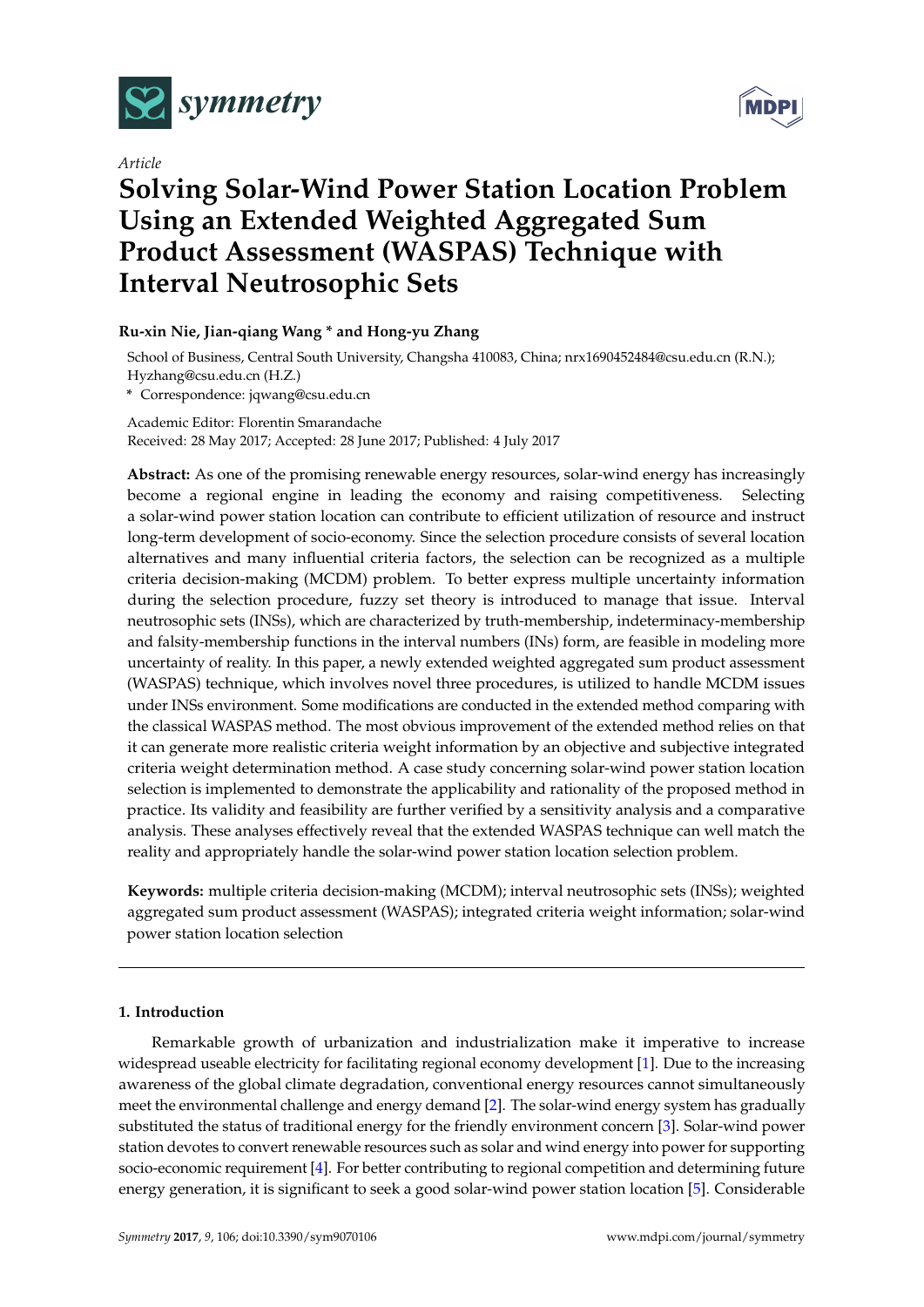researches have increasingly emerged concerning selecting the renewable energy location [\[6\]](#page-16-5). It is well known that the usage starting point of multiple criteria decision analysis (MCDA) is a definition of the set of decision variants [\[7\]](#page-16-6). The aim of MCDA is to select a good solution according to decision makers' (DMs') preferences [\[8,](#page-16-7)[9\]](#page-16-8). As numerous influential factors need to be considered in the selecting procedure, the location selection problem can be treated as a complex multiple criteria decision-making (MCDM) problem [\[6\]](#page-16-5). In addition, MCDM methods have been adopted as effective instruments in this field. Incorporating analytic hierarchy process (AHP) to GIS environment, the most desirable nuclear power plant location was determined by MCDM analysis technique [\[10\]](#page-16-9). The framework of MCDM analysis based on GIS was also identified as an effective decision tool for wind-farm location planning area [\[11\]](#page-16-10). Furthermore, grey cumulative prospect theory and cloud decision framework were gradually employed into power location selection [\[12](#page-16-11)[,13\]](#page-16-12). To manage inevitable fuzziness and uncertainty in realistic application, ELECTRE-III as one of the most commonly used MCDM technique was extended into intuitionistic fuzzy circumstances for determining a good offshore wind power station location [\[14\]](#page-16-13). The selection of the solar-wind power station location can be regarded as another complex MCDM problem involving many influential factors such as economic factors, traffic factors, natural resources, environmental factors and social factors [\[15\]](#page-16-14). Though MCDM methods such as ELECTRE-II has been widely employed into this field [\[15\]](#page-16-14), existing researches concerning solar-wind power station location selection neglect the impact of uncertainty and only evaluate the alternatives in the real number context [\[16\]](#page-16-15). Effective information expression form should be introduced into the selection problem for representing more abundant and realistic information.

Along with the development of fuzzy set theory, fuzzy set (FSs) [\[17\]](#page-16-16) as well as interval valued fuzzy sets (IVFSs) [\[18\]](#page-16-17), intuitionistic fuzzy sets [\[19\]](#page-16-18) and interval-valued intuitionistic fuzzy sets (IVIFSs) [\[20\]](#page-17-0) were extensively applied into dealing with uncertain situation. Owing to multiple uncertainty and information existing in practice, above traditional types of FSs are unable to adequately express indeterminate information and inconsistent information [\[21\]](#page-17-1). Neutrosophic sets (NSs) [\[22\]](#page-17-2) were initially presented by Smarandache to feasibly manage these uncertain information via considering the truth membership, indeterminacy membership and falsity membership functions simultaneously [\[23](#page-17-3)[,24\]](#page-17-4). However, NS was lacking of specific description to adequately express actual issues. As a particular case of NSs, single-valued neutrosophic sets (SVNSs) were introduced for the first time by Smarandache in 1998 in his book [\[22\]](#page-17-2), reviewed in [\[25\]](#page-17-5), which is also mentioned by Denis Howe, from England, in The Free Online Dictionary of Computing, 1999. Since more information can be described by interval numbers (INs), interval neutrosophic set (INS) [\[26\]](#page-17-6) as a further extension of NS was utilized in various fields such as trustworthy cloud service selection [\[27\]](#page-17-7), lean supplier selection [\[28\]](#page-17-8) and medical diagnosis [\[29\]](#page-17-9). Relative basic theories of INS which briefly focus on its aggregation operators and MCDM methods have already developed maturity [\[30\]](#page-17-10). Particularly, MCDM methods including outranking approach [\[31\]](#page-17-11), cross-entropy measure [\[32\]](#page-17-12), and correlation coefficient measure [\[33\]](#page-17-13) can effectively deal with problems under INS environment. This paper aims to develop a novel MCDM technique with flexibility and applicability under INSs circumstances for matching the solar-wind power station location selection case.

The weighted aggregated sum product assessment (WASPAS) method was originally presented in 2012 regarded as an effective extension of Weighted Product Model (WPM) and Weighted Sum Model (WSM) [\[34\]](#page-17-14). Its accuracy in dealing with MCDM problems has been proven by comparing with the simple utilization one of WPM or WSM [\[34\]](#page-17-14). This method has been extensively employed into MCDM situation and various applications [\[35\]](#page-17-15), especially in the site selection field. The complex circuit design of lead-zinc froth flotation selection regarded as a MCDM procedure was adequately settled by WASPAS method for fully processing costs and reinforcing the utilization [\[36\]](#page-17-16). Selection of the best wind farm location was feasibly handled and assessed by utilizing the WASPAS method [\[37\]](#page-17-17). The selection of the construction site for a waste incineration plant plays a critical role in public health and city development. It can be effectively solved by means of the WASPAS method [\[38\]](#page-17-18). Within the MCDM framework, relevant mathematical model and AHP approach were incorporated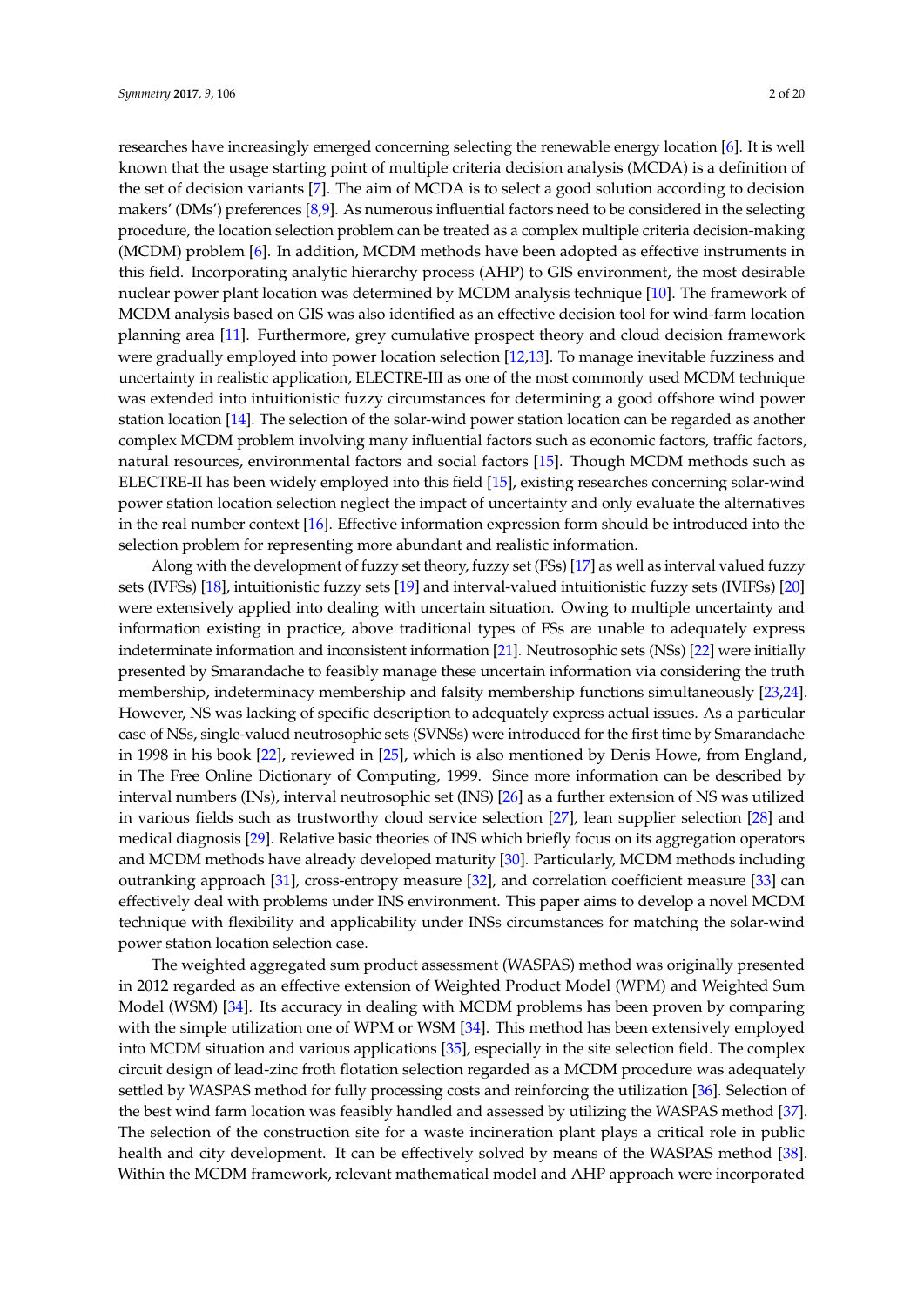into the WASPAS method, by which the location selection problem of the garage was explicitly formulated [\[39\]](#page-17-19). Its robustness was verified by comparing with other MCDM methods when finding a good solution [\[40\]](#page-17-20). Referring to specific application setting, WASPAS method has been generalized into a variety of assessment fields such as energy supply system [\[41\]](#page-17-21), solar projects [\[42\]](#page-17-22), third-party logistics providers [\[43\]](#page-18-0) and indoor environment [\[35\]](#page-17-15). The combination of the WASPAS method with fuzzy set theory has been introduced into dealing with uncertainty under grey values [\[44\]](#page-18-1), interval type-2 fuzzy sets [\[43\]](#page-18-0) or SVNSs environment [\[45\]](#page-18-2). Incorporating IVIFSs into WASPAS method, it can effectively deal with the MCDM problems [\[46\]](#page-18-3). Relative research concerning the WASPAS technique with INSs needs to be further investigated to enrich theory basics and represent more uncertain information. Consequently, this paper generalizes the WASPAS technique into INSs circumstances for matching the solar-wind power station location selection problem.

Previous researches have revealed that incomplete or unknown weight information commonly exists when applying the MCDM methods into assessment [\[47\]](#page-18-4). From the perspective of the objective weight determination methods, maximizing derivation method [\[48\]](#page-18-5), the most widely utilized method, can generate the criteria weights under weights partly known or completely unknown circumstances. Corresponding mathematical programming models are constructed according to different circumstances such as hesitant fuzzy sets [\[49,](#page-18-6)[50\]](#page-18-7), IFSs [\[51\]](#page-18-8) and multiple types of linguistic circumstances [\[52](#page-18-9)[,53\]](#page-18-10). As one of the representative subjective weight determination methods, order relation analysis method (G1) determines the weight information by virtue of DMs' experience judgement [\[54\]](#page-18-11). G1 not only reflects the subjective judgment of DMs, but also possesses convenience and feasibility comparing to AHP method. These advantages are due to its simple acquisition process, and the fact that there is no need to construct judgement matrix [\[54\]](#page-18-11). To adequately reflect more realistic information from both the subjective and objective aspects, this paper investigates an integrated criteria weight utilizing the combination strengths of above determination methods, and further employs it to the WASPAS technique under INSs environment.

The reminder of the paper is structured as follows. In Section [2,](#page-2-0) some basic concepts concerning INs and INSs are roughly reviewed. In Section [3,](#page-5-0) the framework of the extended WASPAS technique is constructed based on the objective weight and subjective weight integrated criteria weight information. Subsequently, to verify its applicability within INSs environment, the extended WASPAS technique is employed into practical solar-wind power station location case in Section [4.](#page-10-0) In Section [5,](#page-13-0) a sensitivity analysis and a comparative analysis are conducted to further demonstrate the rationality of the extended WASPAS technique. Finally, conclusions are summarized in Section [6.](#page-15-0)

#### <span id="page-2-0"></span>**2. Background**

This section briefly reviews some basics concerning INSs for the latter discussion.

# *2.1. INs*

Some definitions and concepts of INs are recalled.

**Definition 1.** [\[55\]](#page-18-12) Let  $a = [a^L, a^U] = \{x | a^L \le x \le a^U\}$ , then a is said to be an IN. Particularly,  $a \ = \ \lceil a^L, a^U \rceil$  will be deduced to a real number if  $a^L = a^U.$ 

Assume that there are two nonnegative INs  $a_1 = [a_1^L, a_1^U]$  and  $a_2 = [a_2^L, a_2^U]$ . Then, their operations are *defined as follows [\[56\]](#page-18-13):*

- 1.  $a_1 + a_2 = \left[a_1^L + a_2^L, a_1^U + a_2^U\right],$
- 2.  $\lambda a_1 = \left[ \lambda a_1^L, \lambda a_1^U \right], \lambda > 0.$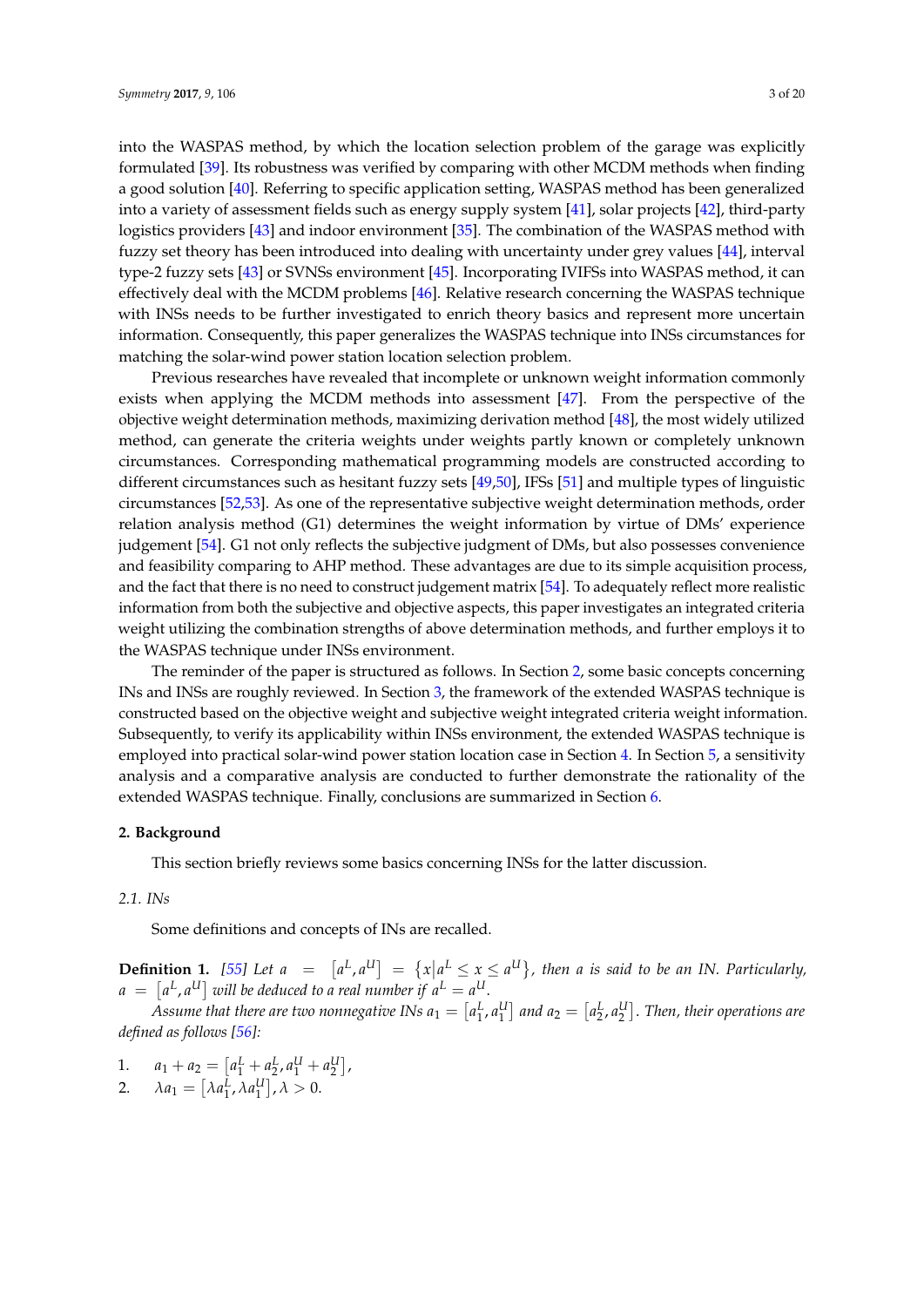**Definition 2.** [\[30\]](#page-17-10) Let  $a_1 = [a_1^L, a_1^U]$  and  $a_2 = [a_2^L, a_2^U]$  be two INs,  $L(a_1) = a_1^u - a_1^L$  and  $L(a_2) = a_2^u - a_2^L$ . *then the possibility degree of*  $a_1 \geq a_2$  *is denoted as:* 

$$
p(a_1 \ge a_2) = \max\left\{1 - \max\left\{\frac{a_2^U - a_1^L}{L(a_1) + L(a_2)}, 0\right\}, 0\right\},\tag{1}
$$

Consider there exist  $m$  INs  $a_i = [a_i^L, a_i^U]$   $(i = 1, 2, ..., m)$ . The possibility degree of Equation (1) can be *denoted as*

$$
p(a_i \ge a_j) = \max\left\{1 - \max\left\{\frac{a_j^U - a_i^L}{L(a_i) + L(a_j)}, 0\right\}, 0\right\},
$$
 (2)

when comparing each IN  $a_i$  to all INs  $a_j=\left[a_j^L,a_j^U\right](j=1,2,\ldots,n).$  Then, a complementary possibility degree *matrix can be established as*

$$
P(a_i \ge a_j) = \begin{bmatrix} p_{11} & p_{12} & \dots & p_{1n} \\ p_{21} & p_{22} & \dots & p_{2n} \\ \vdots & & \vdots & \\ p_{n1} & p_{n2} & \dots & p_{nn} \end{bmatrix},
$$
 (3)

*whose elements satisfy the conditions*  $p_{ii} \ge 0$ ,  $p_{ii} + p_{ii} = 1$  *and*  $p_{ii} = 0.5$ . Its ranking vector can be derived *from the equation as follows:*

$$
p_i = \frac{\sum\limits_{j=1}^{n} p_{ij} + \frac{m}{2} - 1}{m(m-1)}, (i = 1, 2, ..., m),
$$
 (4)

# *2.2. INSs*

Due to the fact that indeterminacy and inconsistency information commonly exist in the daily life, numerous researches tackled the NSs as the instrument to manage that issue [\[57](#page-18-14)[,58\]](#page-18-15). However, to fully and adequately indicate uncertainty and fuzziness in the reality, IN is utilized as the form to depict the truth-membership, indeterminacy-membership and falsity-membership information of NSs rather than crisp values [\[59\]](#page-18-16). In this section, we briefly review some basics of INSs, which involves operational laws, aggregation operators and score functions. For the convenience of expressing the reality, INS is defined motivated by the definition of SVNS as follows:

**Definition 3.** *[\[60\]](#page-18-17) Let X be an arbitrary universe of discourse whose generic element can be denoted by x*. *Then, an INS A in X is*

$$
A = \{ \langle x, T_A(x), I_A(x), F_A(x) \rangle | x \in X \},\tag{5}
$$

*which is characterized by a truth-membership function*  $T_A(x)$ , *an indeterminacy-membership function*  $I_A(x)$ *and a falsity-membership function FA*(*x*). *For each point of x in X*, *there exists the conditions that TA*(*x*) =  $[T_A^L(x), T_A^U(x)]$ ,  $I_A(x) = [I_A^L(x), I_A^U(x)]$ ,  $F_A(x) = [F_A^L(x), F_A^U(x)]$  and  $T_A(x)$ ,  $I_A(x)$ ,  $F_A(x) \subseteq [0,1]$  and  $0 \leq T_A^U(x) + I_A^U(x) + F_A^U(x) \leq 3.$ 

For notation simplification, we adopt  $a = \langle [T^L, T^U], [I^L, I^U], [F^L, F^U] \rangle$  as the representation of an INS *in this paper.*

**Definition 4.** [\[61\]](#page-18-18) Let  $a_1 = \langle [T_1^L, T_1^U], [I_1^L, I_1^U], [F_1^L, F_1^U] \rangle$  and  $a_2 = \langle [T_2^L, T_2^U], [I_2^L, I_2^U], [F_2^L, F_2^U] \rangle$  be two *arbitrary INSs, then, its operational laws can be defined as*

- $(1)$  *The complement of a*<sub>1</sub> *is*  $\bar{a}_1 = \langle [F_1^L, F_1^U], [1 I_1^U, 1 I_1^L], [T_1^L, T_1^U] \rangle$
- (2)  $a_1 + a_2 = \langle \left[T_1^L + T_2^L T_1^L T_2^L, T_1^U + T_2^U T_1^U T_2^U\right], \left[I_1^L I_2^L, I_1^U I_2^U\right], \left[F_1^L F_2^L, F_1^U F_2^U\right] \rangle$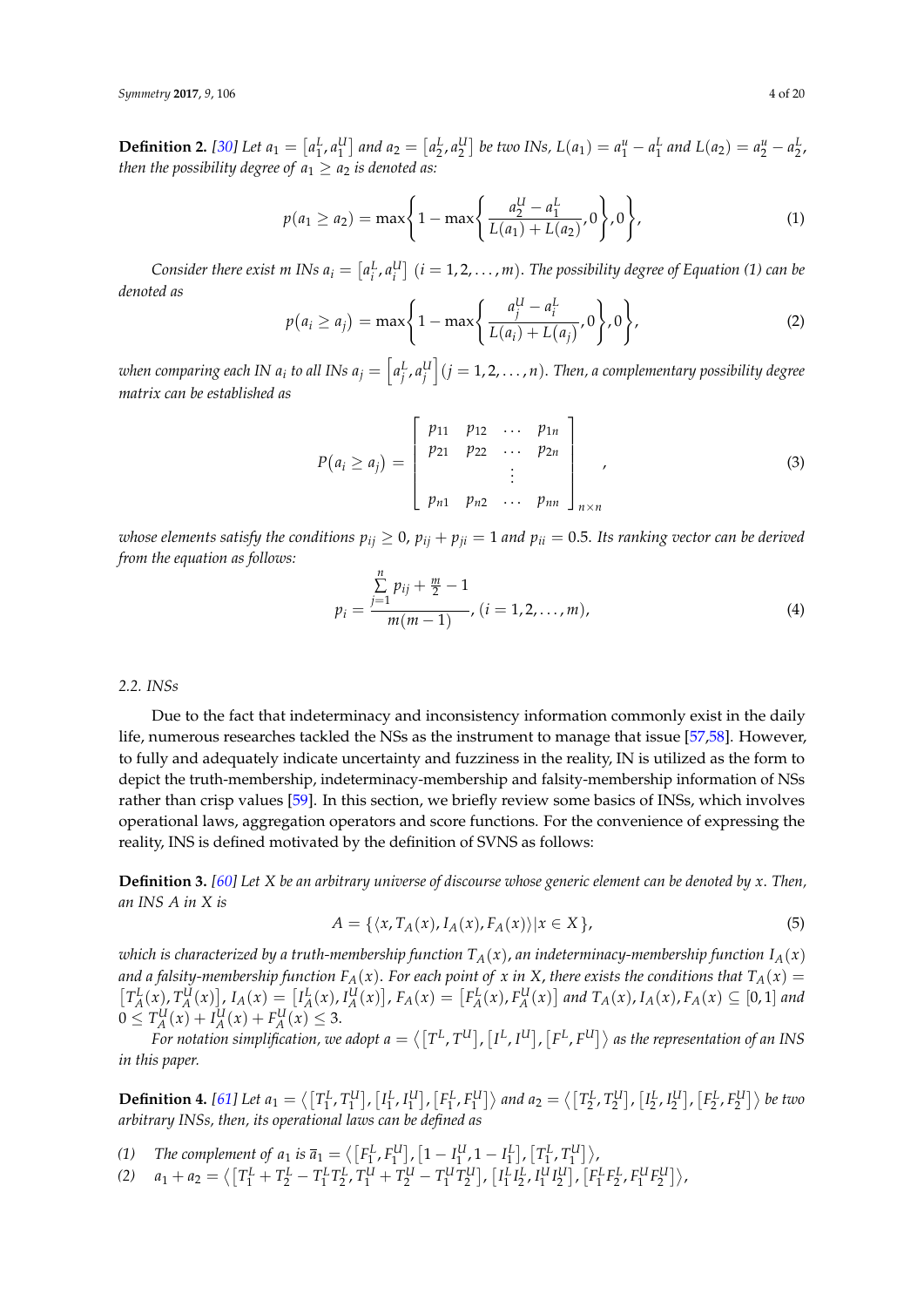(3) 
$$
a_1 \times a_2 = \left\langle \left[ T_1^L T_2^L, T_1^U T_2^U \right], \left[ I_1^L + I_2^L - I_1^L I_2^L, I_1^U + I_2^U - I_1^U I_2^U \right], \right.\
$$
  
\n(4)  $\eta a_1 = \left\langle \left[ 1 - \left( 1 - T_1^L \right)^{\eta}, 1 - \left( 1 - T_1^U \right)^{\eta} \right], \left[ \left( I_1^L \right)^{\eta}, \left( I_1^U \right)^{\eta} \right], \left[ \left( F_1^L \right)^{\eta}, \left( F_1^U \right)^{\eta} \right] \right\rangle, \eta > 0,$ 

(5) 
$$
a_1^{\eta} = \left\langle \left[ (T_1^L)^{\eta}, (T_1^U)^{\eta} \right], \left[ 1 - (1 - I_1^L)^{\eta}, 1 - (1 - I_1^U)^{\eta} \right], \left[ 1 - (1 - F_1^L)^{\eta}, 1 - (1 - F_1^L)^{\eta} \right], \eta > 0.
$$

**Definition 5.** [\[61\]](#page-18-18) Let  $a_j = \left\langle \begin{bmatrix} T_j^L, T_j^U \end{bmatrix}, \begin{bmatrix} I_j^L, I_j^U \end{bmatrix}, \begin{bmatrix} F_j^L, F_j^U \end{bmatrix} \right\rangle$   $(j = 1, 2, ..., n)$  be a permutation of the INSs. *Then, the interval neutrosophic power generalized weighted aggregation operator is defined as*

$$
INPGWA(a_1, a_2, \cdots, a_n) = \left(\sum_{j=1}^n \frac{\omega_j(1+T(a_j))a_j^{\eta}}{\sum_{j=1}^n \omega_j(1+T(a_j))}\right)^{1/\eta},
$$
\n(6)

*in which*  $\omega_j=(\omega_1,\omega_2,\cdots,\omega_n)$  *is the associated weight vector of*  $a_j (j=1,2,\ldots,n)$ *,*  $\omega_j\in [0,1]$ *,*  $\sum\limits_{}^n$  $\sum_{j=1} \omega_j = 1;$  $T(a_j) = \sum_{i=1}^{n}$  $i = 1$ ,  $i \neq j$  $Sup(a_j, a_i)$ ,  $Sup(a_j, a_i)$  *is the support degree for*  $a_j$  *from*  $a_i$ *;*  $\eta$  *<i>is a parameter belonging to*  $(0, +\infty).$ 

**Theorem 1.** [\[61\]](#page-18-18) Let  $a_j = \left\langle \left[T_j^L,T_j^U\right],\left[I_j^L,I_j^U\right],\left[F_j^L,F_j^U\right]\right\rangle$   $(j=1,2,\ldots,n)$  be a permutation of the INSs, the *aggregated result utilizing the interval neutrosophic power generalized weighted aggregation operator derived from Definition 4 is shown as*

$$
INPGWA(a_1, a_2, \cdots, a_n) = \left\langle \left[ \left( 1 - \prod_{j=1}^n \left( 1 - \left( T_j^L \right)^{\eta} \right)^{w_j} \right)^{1/\eta}, \left( 1 - \prod_{j=1}^n \left( 1 - \left( T_j^U \right)^{\eta} \right)^{w_j} \right)^{1/\eta} \right],
$$
\n
$$
\left[ 1 - \left( 1 - \prod_{j=1}^n \left( 1 - \left( I_j^L \right)^{\eta} \right)^{w_j} \right)^{1/\eta}, 1 - \left( 1 - \prod_{j=1}^n \left( 1 - \left( I_j^U \right)^{\eta} \right)^{w_j} \right)^{1/\eta} \right],
$$
\n
$$
\left[ 1 - \left( 1 - \prod_{j=1}^n \left( 1 - \left( F_j^L \right)^{\eta} \right)^{w_j} \right)^{1/\eta}, 1 - \left( 1 - \prod_{j=1}^n \left( 1 - \left( F_j^U \right)^{\eta} \right)^{w_j} \right)^{1/\eta} \right] \right\rangle,
$$
\n
$$
(7)
$$

*in which*  $w_j = \frac{\omega_j(1+T(a_j))}{\sum\limits_{j=1}^n \omega_j(1+T(a_j))}$ . *Particularly, whenη* → 0, *the interval neutrosophic power generalized weighted*

*aggregation operator reduces to an interval neutrosophic power geometric weighted aggregation (INPGWA) operator, which is shown as*

$$
INPGWA(a_1, a_2, \cdots, a_n) = \left\langle \left[ \prod_{j=1}^n \left( T_j^L \right)^{w_j}, \prod_{j=1}^n \left( T_j^U \right)^{w_j} \right], \left[ 1 - \prod_{j=1}^n \left( 1 - I_j^L \right)^{w_j}, 1 - \prod_{j=1}^n \left( 1 - I_j^U \right)^{w_j} \right], \left[ 1 - \prod_{j=1}^n \left( 1 - F_j^U \right)^{w_j}, 1 - \prod_{j=1}^n \left( 1 - F_j^U \right)^{w_j} \right] \right\rangle,
$$
\n(8)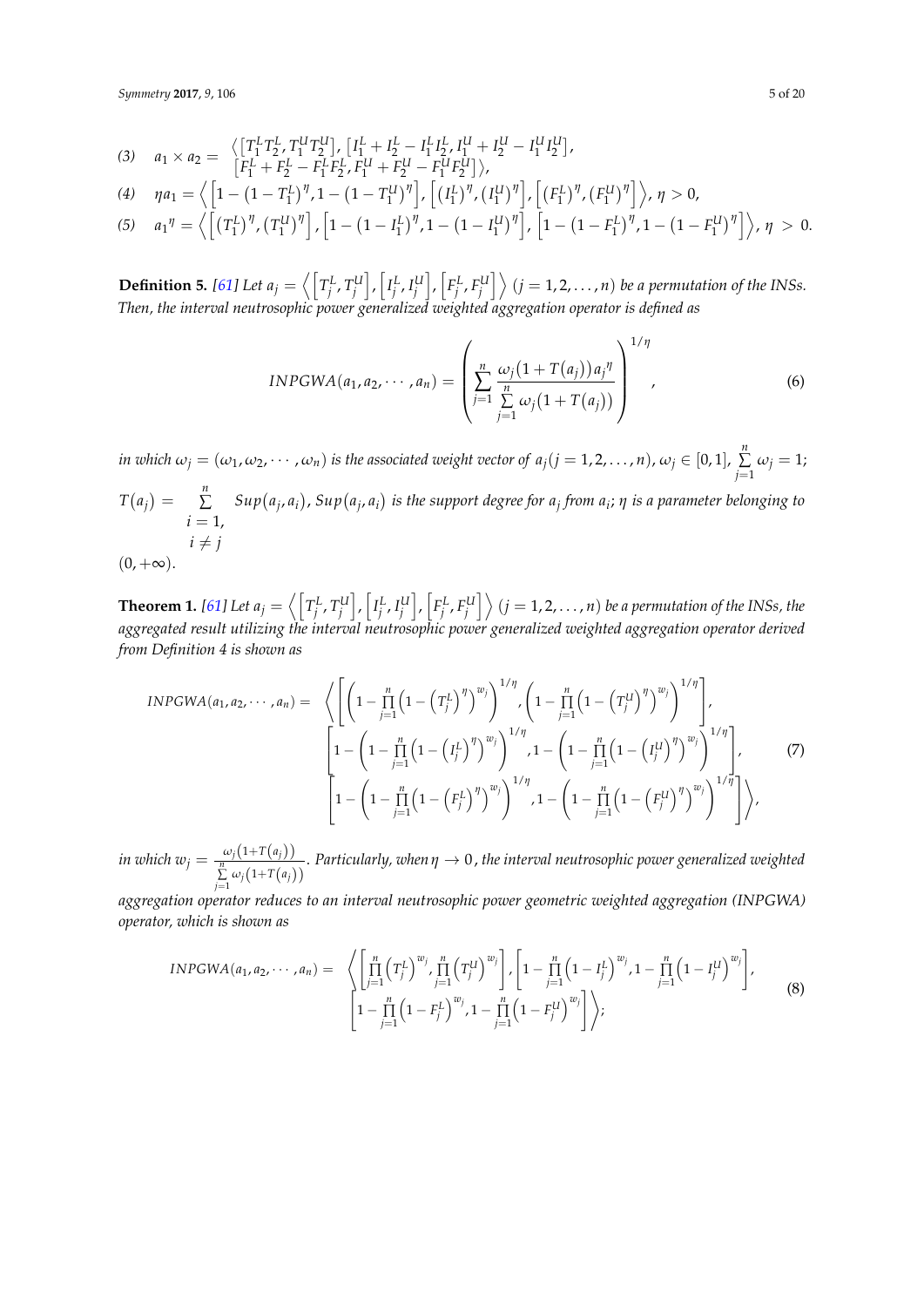*When η* → 1, *the interval neutrosophic power generalized weighted aggregation operator reduces to an interval neutrosophic power weighted aggregation (INPWA) operator, which is shown as*

$$
INPWA(a_1, a_2, \cdots, a_n) = \left\langle \left[ 1 - \prod_{j=1}^n \left( 1 - T_j^L \right)^{w_j}, 1 - \prod_{j=1}^n \left( 1 - T_j^U \right)^{w_j} \right], \left[ \prod_{j=1}^n \left( F_j^L \right)^{w_j}, \prod_{j=1}^n \left( F_j^L \right)^{w_j}, \prod_{j=1}^n \left( F_j^L \right)^{w_j}, \prod_{j=1}^n \left( F_j^U \right)^{w_j} \right] \right\rangle.
$$
\n(9)

**Definition 6.** [\[62\]](#page-18-19) Let  $a_1 = \langle [T_1^L, T_1^U], [I_1^L, I_1^U], [F_1^L, F_1^U] \rangle$  and  $a_2 = \langle [T_2^L, T_2^U], [I_2^L, I_2^U], [F_2^L, F_2^U] \rangle$  be two *arbitrary INSs. Then, the normalized Hamming distance between a*<sup>1</sup> *and a*<sup>2</sup> *can be defined as*

$$
d(a_1, a_2) = \frac{1}{6} (|T_1^L - T_2^L| + |T_1^U - T_2^U| + |I_1^L - I_2^L| + |I_1^U - I_2^U| + |F_1^L - F_2^L| + |F_1^U - F_2^U|).
$$
 (10)

**Definition 7.** [\[63\]](#page-18-20) Let  $a = \langle [T^L, T^U], [I^L, I^U], [F^L, F^U] \rangle$  be an INS, then, its score function as well as *accuracy function and certainty function are defined as*

- $(1)$   $S(a) = [T^L + 1 I^U + 1 F^U, T^U + 1 I^L + 1 F^L],$
- $H(a) = \left[ \min \{ T^L F^L, T^U F^U \}, \max \{ T^L F^L, T^U F^U \} \right],$
- (3)  $B(a) = [T^L, T^U].$

Its comparison rules are specifically introduced in [\[63\]](#page-18-20).

# <span id="page-5-0"></span>**3. The Framework of an Extended WASPAS Technique**

In this section, an extended WASPAS technique is newly investigated to match solar-wind power station location selection issue with completely unknown criteria weight information.

# *3.1. Maximizing Deviation Method for Objective Weight Estimating*

The maximizing deviation method was initially presented by Wang [\[64\]](#page-18-21) for managing MCDM problems in numerical context. Its main ideal relies on the performance value of each alternative differs under certain criteria. Thus, it can be inferred that if certain criteria makes the performance values concerning all the alternatives apparently different, the criteria plays a critical role in seeking a good alternative under the MCDM context. Therefore, by virtue of this ideal, criteria with similar performance value with respect to all the alternatives should be allocated small weight; otherwise, the criteria makes huge differences over alternatives should be allocated bigger weight. By above analysis, the maximizing deviation method can be applied into specific MCDM application as an effective tool in deriving completely unknown criteria weight information. Specially, the model, which reveals the differences of the performance value for each alternative, can be established in the following within the INS context.

With respect to certain criteria  $C_j \in \mathcal{C}$ , the performance derivation values of alternative  $x_i$  to all the other alternatives can be established as follows:

$$
D_{ij}(\omega') = \sum_{k=1}^{m} d(a_{ij}, a_{kj}) \omega'_{j}, i = 1, 2, \cdots, m, \ \ j = 1, 2, \cdots, n
$$
 (11)

in which *aij* and *akj* represent the performance value of alternative *i* and alternative *k* under criteria *j*, and characterized by  $a_{ij} = \left\langle \begin{bmatrix} T_{ij}^L, T_{ij}^U \end{bmatrix}, \begin{bmatrix} I_{ij}^L, I_{ij}^U \end{bmatrix}, \begin{bmatrix} F_{ij}^L, F_{ij}^U \end{bmatrix} \right\rangle$  and  $a_{kj} =$  $\left\langle \left\lceil T_{kj}^L, T_{kj}^U \right\rceil, \left\lceil I_{kj}^L, I_{kj}^U \right\rceil, \left\lceil F_{kj}^L, F_{kj}^U \right\rceil \right\rangle$  , respectively.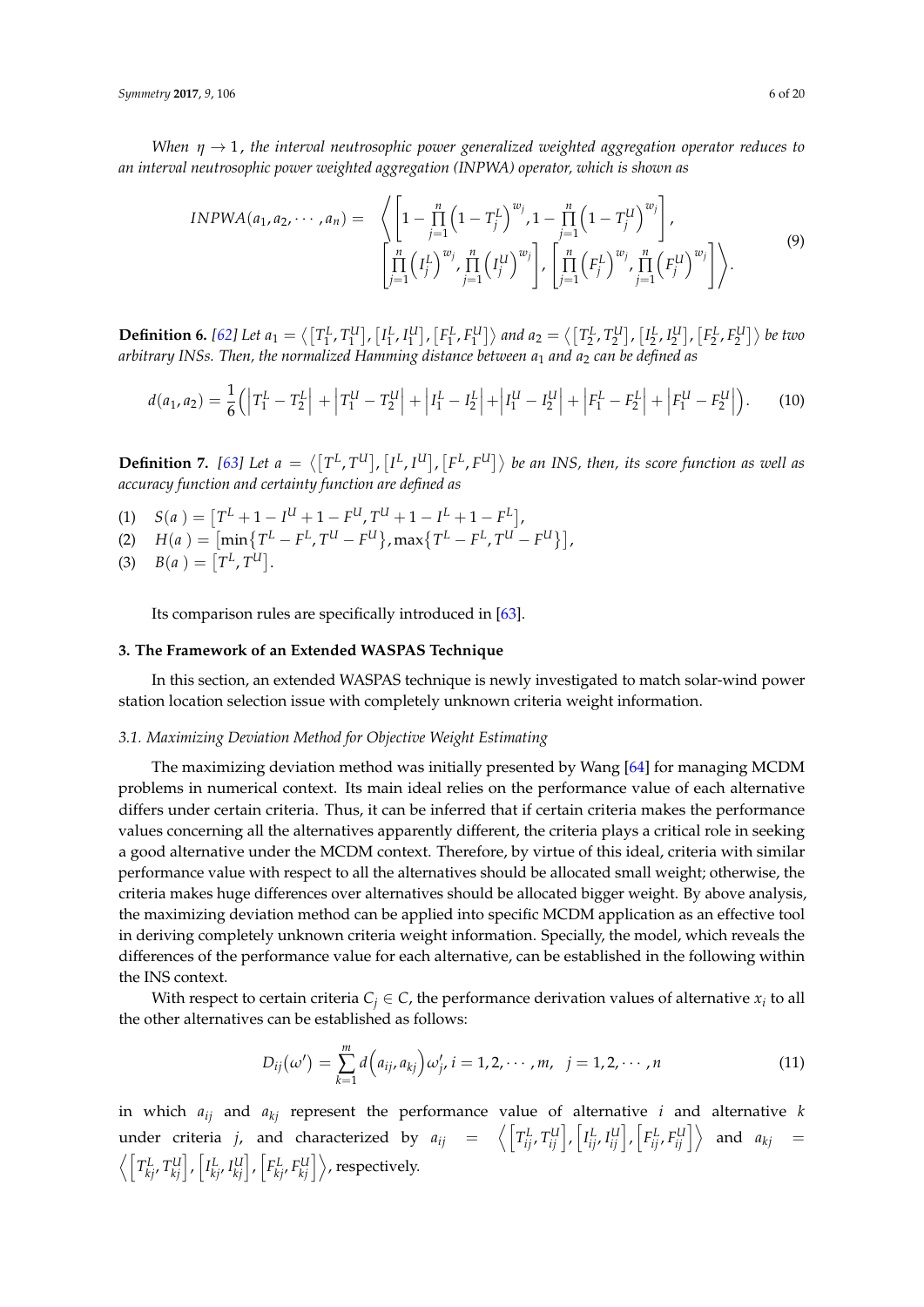Furthermore, let

$$
D_j(\omega') = \sum_{i=1}^m D_{ij}(\omega') = \sum_{i=1}^m \sum_{k=1}^m d\left(a_{ij}, a_{kj}\right) \omega'_j \tag{12}
$$

 $D_i(\omega)$  represents the derivation performance value of all the alternatives to the others under criteria  $C_j \in \mathcal{C}$ .

From above analysis, the determination of weight vector  $\omega'$  can maximize the collective derivation performance value for all the criteria. A linear programming model can be established to derive the optimal weight vector solution  $\omega' = (\omega'_1, \omega'_2, \cdots, \omega'_n)$  which is utilized as the criteria weight vector, shown as follows:

$$
\begin{cases}\n\max D(\omega') = \sum_{j=1}^{n} \sum_{i=1}^{m} D_{ij}(\omega') = \sum_{j=1}^{n} \sum_{i=1}^{m} \sum_{k=1}^{m} d(a_{ij}, a_{kj}) \omega'_{j} \\
s.t. \omega' \in \Omega, \sum_{j=1}^{n} \omega'_{j} = 1, \ \omega'_{j} \ge 0, \ \ j = 1, 2, \cdots, n,\n\end{cases}
$$
\n(13)

in which specific distance equation  $d\left(a_{ij},a_{kj}\right)$  refers to Definition 6. Above model is designed to solve the decision-making problem with partial known criteria weight information in  $Ω$ . However, due to the complexity in practice, criteria weight information tends to be completely unknown, and cannot be predefined in MCDM problems in most cases. Another programming model is established in the following to derive the criteria weight vector within the completely unknown weight information.

$$
\begin{cases}\n\max_{i=1}^{m} D_i(\omega') \\
= \sum_{i=1}^{m} D_i(\omega') \\
= \frac{1}{6} \sum_{j=1}^{n} \sum_{k=1}^{m} \left( \left| T_{ij}^L - T_{kj}^L \right| + \left| T_{ij}^U - T_{kj}^U \right| + \left| I_{ij}^L - I_{kj}^L \right| + \left| I_{ij}^U - I_{kj}^U \right| + \left| F_{ij}^L - F_{kj}^L \right| + \left| F_{ij}^U - F_{kj}^U \right| \right) \omega'_j \\
\text{s.t.} \sum_{j=1}^{n} \left( \omega'_j \right)^2 = 1, \quad \omega'_j \ge 0, \quad j = 1, 2, \cdots, n.\n\end{cases}
$$
\n(14)

A Lagrange function can be established to solve this model, and shown as

$$
L(\omega', \gamma) = \frac{1}{6} \sum_{j=1}^{n} \sum_{i=1}^{m} \sum_{k=1}^{m} \left( \left| T_{ij}^{L} - T_{kj}^{L} \right| + \left| T_{ij}^{U} - T_{kj}^{U} \right| + \left| I_{ij}^{L} - I_{kj}^{L} \right| + \left| I_{ij}^{U} - I_{kj}^{U} \right| \right) + \left| F_{ij}^{L} - F_{kj}^{L} \right| + \left| F_{ij}^{U} - F_{kj}^{U} \right| \right) \omega'_{j} + \frac{\gamma}{12} \left( \sum_{j=1}^{n} \left( \omega'_{j} \right)^{2} - 1 \right), \tag{15}
$$

in which  $\gamma$  is the Lagrange multiplier. Differentiating Equation (15) concerning  $\omega'_j$   $(j = 1, 2, ..., n)$  and *γ*, respectively. Let these partial derivations equal to 0 value, these equations can be derived as follows:

$$
\begin{cases} \n\frac{\partial L}{\partial \omega'_j} = \sum_{j=1}^n \sum_{i=1}^m \sum_{k=1}^m \left( \left| T_{ij}^L - T_{kj}^L \right| + \left| T_{ij}^U - T_{kj}^U \right| + \left| I_{ij}^L - I_{kj}^L \right| + \left| I_{ij}^U - I_{kj}^U \right| + \left| F_{ij}^L - F_{kj}^L \right| + \left| F_{ij}^U - F_{kj}^U \right| \right) + \gamma \omega'_{j'} \\
\frac{\partial L}{\partial \gamma} = \sum_{j=1}^n \left( \omega'_j \right)^2 - 1 = 0. \n\end{cases}
$$

Then, to determine the criteria weight vector, a simple equation is generated as follows:

$$
\omega'_{j} = \frac{\sum_{i=1}^{m} \sum_{k=1}^{m} (|T_{ij}^{L} - T_{kj}^{L}| + |T_{ij}^{U} - T_{kj}^{U}| + |I_{ij}^{L} - I_{kj}^{L}| + |T_{ij}^{U} - I_{kj}^{U}| + |F_{ij}^{L} - F_{kj}^{L}| + |F_{ij}^{L} - F_{kj}^{L}|)}{\sqrt{\sum_{j=1}^{n} \left(\sum_{i=1}^{m} \sum_{k=1}^{m} (|T_{ij}^{L} - T_{kj}^{L}| + |T_{ij}^{U} - T_{kj}^{U}| + |I_{ij}^{L} - I_{kj}^{L}| + |I_{ij}^{L} - I_{kj}^{L}| + |F_{ij}^{L} - F_{kj}^{L}| + |F_{ij}^{L} - F_{kj}^{L}|}\right)^{2}}
$$
(16)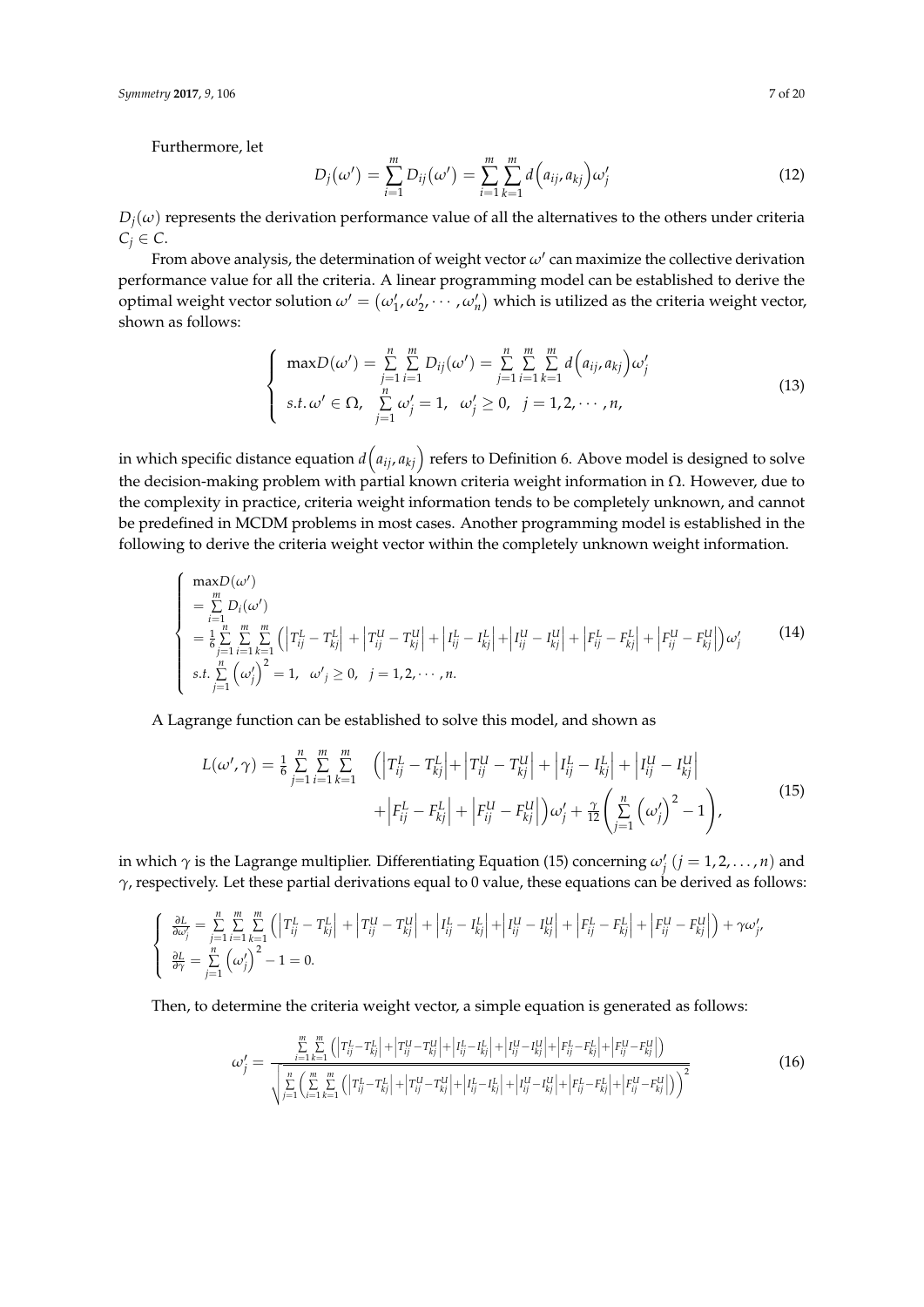Consequently, the normalized weight vector of criteria can be derived as

$$
\omega'_{j}^{*} = \frac{\omega'_{j}}{\sum\limits_{j=1}^{n} \omega'_{j}} , (j = 1, 2, ..., n).
$$
 (17)

Based on aforementioned discussion, we can obtain criteria weight vector via these models and equations with incompletely or completely unknown weight information under INS context.

# <span id="page-7-1"></span>*3.2. G1 for Subjective Weight Estimating*

G1 [\[54\]](#page-18-11) is one of the subjective weight estimation methods, in which all the weight information index derived from subjective evaluation of DM according to their experience. Owing to its practical applicability, G1 was adopted to dispose the weight information in the assessment of electric vehicle sharing programs [\[65\]](#page-18-22). Specific acquisition process within the location selection case is outlined as follows:

**Step 1** Determine the criteria ranking order relation.

Let DMs provide the order relation of the set  $C = \{C_1, \dots, C_j, \dots, C_n\}$  according to the importance of the criteria judging from their experience.

**Step 2** Assign the relative importance degree index of adjacent criteria.

Determine the relative importance degree index  $r_j = \omega_{j-1}^{"}/\omega_j^{'}$ *j* of the adjacent criteria *Cj*−<sup>1</sup> and  $C_i$  according to Table [1.](#page-7-0)

**Step 3** Calculate the subjective weights of criteria by Equations (18) and (19).

$$
\omega_n'' = \left(1 + \sum_{i=2}^n \prod_{j=i}^n r_j\right)^{-1},\tag{18}
$$

$$
\omega_j'' = \prod_{k=j+1}^n r_k \omega_n''.
$$
\n(19)

<span id="page-7-0"></span>**Table 1.** The relative importance degree index among adjacent criteria.

| r,  | Description                                      |
|-----|--------------------------------------------------|
| 1.0 | $C_{i-1}$ is equally important as $C_i$          |
| 1.2 | $C_{i-1}$ is slightly more important than $C_i$  |
| 1.4 | $C_{i-1}$ is obviously more important than $C_i$ |
| 1.6 | $C_{i-1}$ is strongly more important than $C_i$  |
| 1.8 | $C_{i-1}$ is extremely more important than $C_i$ |

# *3.3. An Extended WASPAS Technique with Integrated Criteria Weight Information*

The WASPAS method [\[34\]](#page-17-14) is a well-known decision-making technique which can effectively increase the ranking accuracy by integrating WSM and WPM. It has better accuracy than only using one of WSM or WPM, which has been proved in [\[34\]](#page-17-14). Total importance of an alternative is determined by the aggregated WASPAS measure, which is in essence a joint criterion derived from the use of weighted arithmetic and geometric averaging operators simultaneously [\[66\]](#page-18-23). The feasible ranking order can be ensured by altering the parameter between the sum total relative importance and the product total relative importance of alternative computed by theses operators within the completely unknown criteria information.

In most practical cases, the criteria weight information tends to be completely unknown, and there commonly exists relationship among alternatives. To this end, this paper combines the objective weight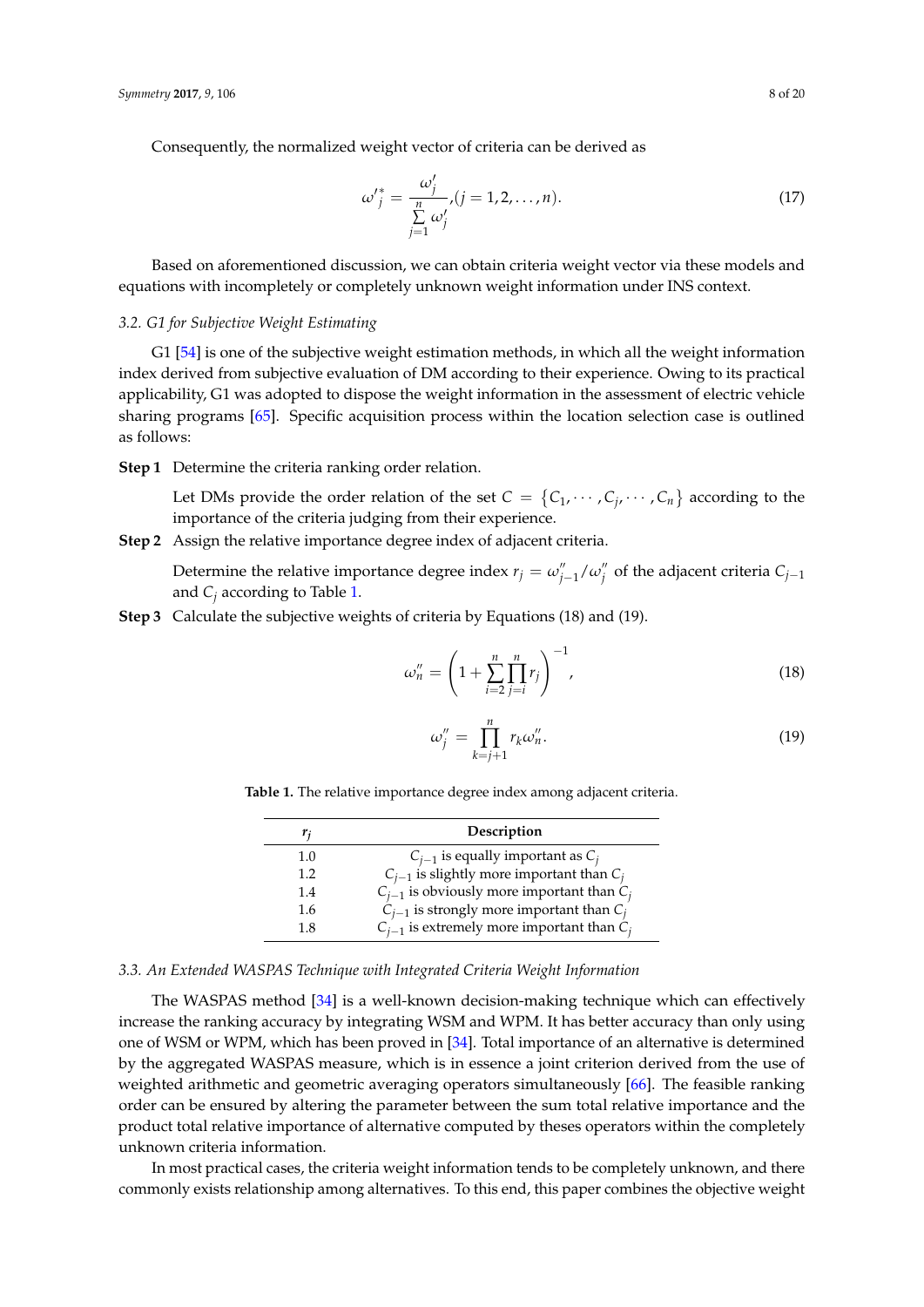and subjective weight acquisition methods defined above to reflect more realistic weight information in the integrated weight information estimation procedure of the newly extended WASPAS technique. It is well known that a PA operator can effectively reveal the relationship among alternatives by calculating support degrees from others [\[67\]](#page-19-0). The PA operator is generalized into the WASPAS method to optimize the aggregated WASPAS measure determination procedure in this paper. Consider the human beings' expression preference and the uncertainty they faced with, this paper proposes an extended WASPAS technique in which three procedures are feasibly implemented under INSs context. The framework of the extended technique is displayed in Figure [1.](#page-8-0)

<span id="page-8-0"></span>

**Figure 1.** The framework of the extended WASPAS technique. **Figure 1.** The framework of the extended WASPAS technique.

Assume that a MCDM problem in which a permutation of *m* alternatives  $\{A_1, \dots, A_i, \dots, A_m\}$ are evaluated under a permutation of *n* criteria  $\{C_1, \dots, C_j, \dots, C_n\}$ . The performance evaluation  $T^{[i]}$  include  $\begin{bmatrix} \tau^{[i]} & \tau^{[i]} \end{bmatrix}$  concern of the regional competition and competition and competition,  $\begin{bmatrix} \tau^{[i]} & \tau^{[i]} \end{bmatrix}$  $\left\langle \left[T^L_{ij},T^U_{ij}\right],\left[I^L_{ij},I^U_{ij}\right],\left[F^L_{ij},F^U_{ij}\right]\right\rangle$ . The main procedures are outlined as follows: of the *i* th alternative on the *j* th criteria is assessed by the INSs denoted by  $a_{ij}$  =  $\sqrt{|T|}$ *L ij* , *T U ij* i , h *I L ij*, *I U*  $\left[F_{ij}^L, F_{ij}^U\right]$ 

**Step 1.** Construct the decision matrix. power station for better serving regional socio-economy, a good station construction location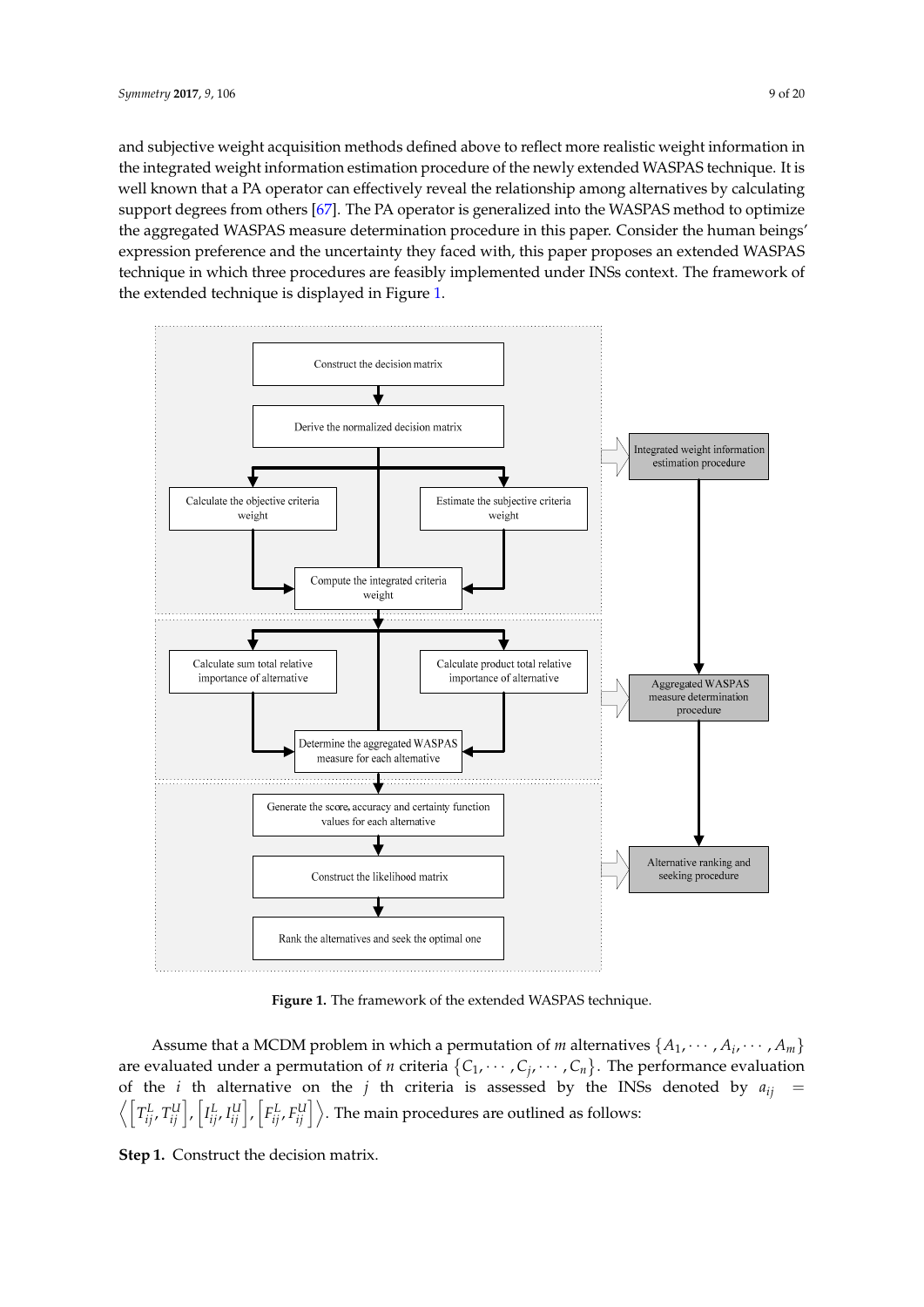Let a DM provide performance estimation of every alternative with respect to all the criteria, which is shown as h  $\overline{\mathbf{u}}$ 

$$
A = (A_{ij})_{m \times n} = \begin{bmatrix} a_{11} & a_{12} & \dots & a_{1n} \\ a_{21} & a_{22} & \dots & a_{2n} \\ \vdots & \vdots & \ddots & \vdots \\ a_{n1} & a_{n2} & \dots & a_{nn} \end{bmatrix}_{m \times n}
$$

# **Step 2.** Derive the normalized decision matrix.

Utilize Equation (1) in Definition 4 to convert the evaluation under cost criteria to benefit criteria. For convenience, the normalized evaluations for the *i*th alternative with respect to the  $j$ th cost criteria are also denoted by  $a_{ij}=\left\langle \left\lceil T_{ij}^L,T_{ij}^U\right\rceil, \left\lceil I_{ij}^L,I_{ij}^U\right\rceil, \left\lceil F_{ij}^L,F_{ij}^U\right\rceil \right\rangle.$ 

**Step 3.** Calculate the objective criteria weight.

Use Equations (16) and (17) to calculate the objective weight  $\omega_j^*$  for each criteria by the maximizing deviation method.

**Step 4.** Estimate the subjective criteria weight.

Conduct the procedures proposed in Section [3.2,](#page-7-1) and estimate the subjective criteria weight  $\omega''_i$ *j* for each criteria.

**Step 5.** Compute the integrated criteria weight.

Combine the objective and subjective weights generated from Step 3 and Step 4, the integrated criteria weight *ω<sup>j</sup>* is shown as

$$
\omega_j = \lambda \omega_j^{\prime *} + (1 - \lambda) \omega_j^{\prime\prime},\tag{20}
$$

in which  $\lambda$  is the aggregation parameter altering in [0, 1].

**Step 6.** Calculate sum total relative importance of alternative.

Incorporate the INPWA operator defined in Equation (9), the sum total relative importance of alternative *i* is calculated by Equation (21).

$$
Q_i' = INPWA(a_1, a_2, \cdots, a_n).
$$
 (21)

**Step 7.** Calculate product total relative importance of alternative.

Refer to the INPGWA operator in Equation (8), the product total relative importance for alternative *i* is defined as

$$
Q_i'' = INPGWA(a_1, a_2, \cdots, a_n).
$$
 (22)

**Step 8.** Determine the aggregated WASPAS measure for each alternative.

Aggregate  $Q_i'$  and  $Q''$ , the final WASPAS measure can be determined by the equation as follows:

$$
Q_j = \theta Q'_i + (1 - \theta) Q''_i, \qquad (23)
$$

in which  $\theta$  is the parameter to adjust the proportion of WSM and WPM in the WASPAS technique altering in [0, 1]. When  $\theta = 1$ , the WASPAS technique is degenerated to WSM. When  $\theta = 0$ , the WASPAS technique is degenerated to WPM.

**Step 9.** Generate the score, accuracy and certainty function values for each alternative.

Obtain the score, accuracy and certainty function values  $S(a_i)$ ,  $H(a_i)$  and  $B(a_i)$  for each alternative utilizing Equation (1) in Definition 7.

**Step 10.** Construct the likelihood matrix.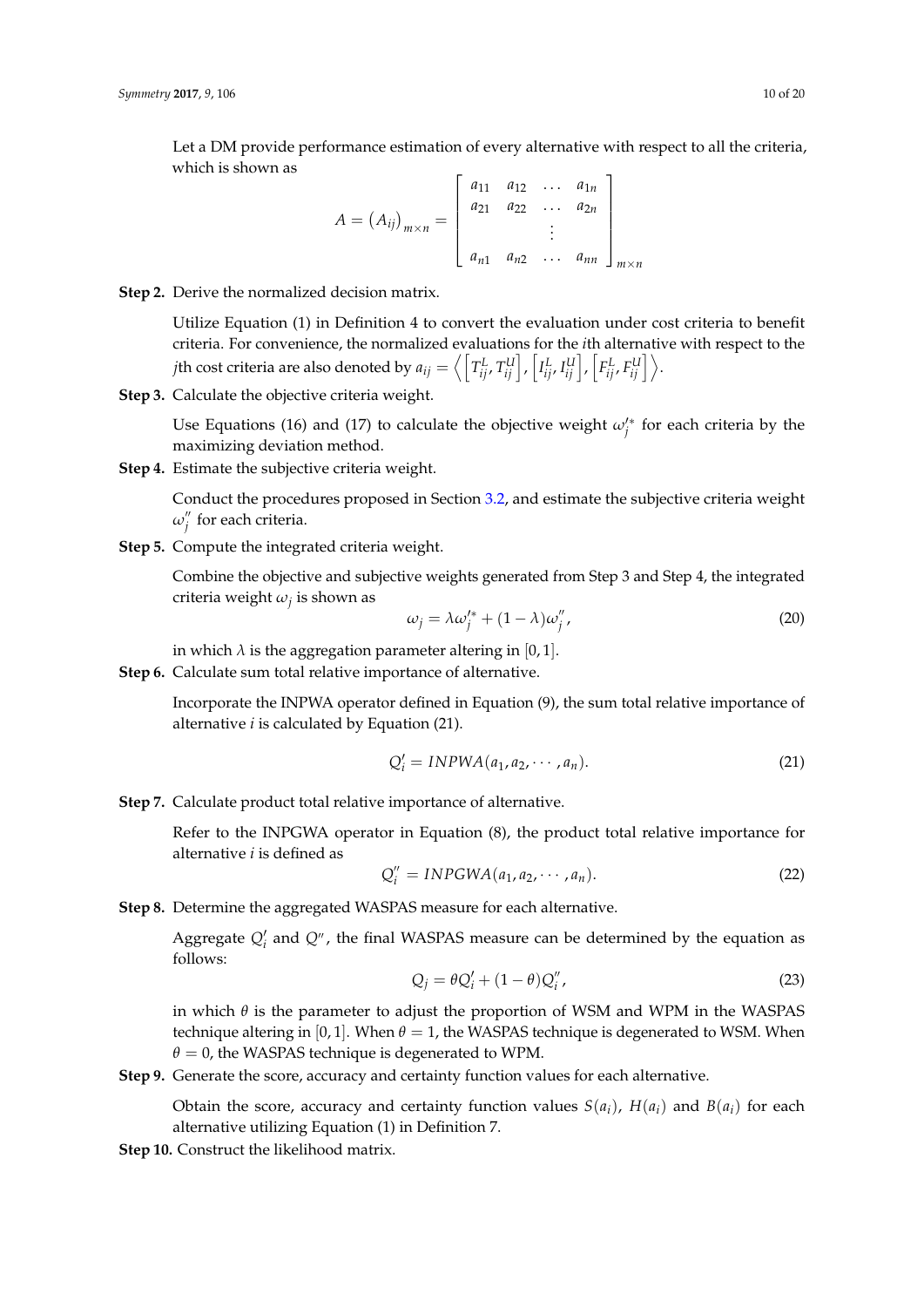Construct the possibility matrix of the score function value  $S(a_i)$  according to Equation (2), which is shown as follows:

$$
P^{S}(S(a_{i}) \geq S(a_{j})) = \begin{bmatrix} p_{11}^{S} & p_{12}^{S} & \cdots & p_{1n}^{S} \\ p_{21}^{S} & p_{22}^{S} & \cdots & p_{2n}^{S} \\ \vdots & \vdots & \ddots & \vdots \\ p_{n1}^{S} & p_{n2}^{S} & \cdots & p_{nn}^{S} \end{bmatrix}_{n \times n}
$$

whose elements  $p_{ij}^S$  represents the possibility degree of  $S(a_i) \geq S(a_j)$ . If  $p_{ij}^S = 0.5$ , then calculate the possibility degree of  $H(a_i) \geq H(a_j)$  characterized by  $p_{ij}^H$ . If  $p_{ij}^H = 0.5$ , then calculate the possibility degree of  $B(a_i) \geq B(a_j)$  characterized by  $p_{ij}^B$ . Obtain the ranking vector  $p_i$  according to Equation (4).

**Step 11.** Rank the alternatives and select the good location.

Rank all the alternatives and select the good location according to the descending order of  $p_i$  ( $i = 1, 2, \cdots, m$ ).

# <span id="page-10-0"></span>**4. Case Study**

#### <span id="page-10-1"></span>*4.1. Problem Description*

With the increasing concern of the regional competition and circumstance protection, solar-wind power station contributes to converting solar or wind resources into power, and further generating electric energy. When assuming that government planners want to build a solar-wind power station for better serving regional socio-economy, a good station construction location should be selected. A group of experts are invited to consist a working team for evaluating four locations  $A_i(i = 1, 2, \dots, 4)$  with respect to various influential factors utilizing numerical rating in the range from 0 to 1. According to relative literature research, this paper concludes its influential factors into five criteria in Table [2.](#page-11-0) In practical assessment procedure, the evaluation rating not only contains the numerical rating but also the emotional tendency of DMs. For a candidate location *i* under certain criteria *j*, the positive maximum evaluation among all the DMs is treated as the  $T_{ij}^U$  in the INS  $a_{ij}=\left<\left[T^L_{ij},T^U_{ij}\right],\left[I^L_{ij},I^U_{ij}\right],\left[F^L_{ij},F^U_{ij}\right]\right>,$  and the negative minimum evaluation of the entire working team is treated as  $F_{ij}^L$  in the INS. For instance, when rating for location  $A_1$  with respect to economic factors  $C_2$ , the maximum and minimum evaluation from all the experts, who deem it is appropriate to construct the station here, are 0.5, 0.3, respectively; the maximum and minimum of inappropriate evaluation are 0.8, 0.2; the maximum and minimum of the other experts are 0.3, 0.2; then, the INS can be expressed as  $a_{12} = \langle [0.3, 0.5], [0.2, 0.8], [0.2, 0.3]\rangle$ . Based on this principle, final decision matrix  $A = (A_{ij})_{m \times n}$  involving the synthetic evaluation information from all the DMs in the working group is derived as follows:

$$
A = (A_{ij})_{4 \times 5} = \begin{bmatrix} \langle [0.7, 0.8], [0.5, 0.7], [0.1, 0.2] \rangle & \langle [0.3, 0.5], [0.2, 0.8], [0.2, 0.3] \rangle \\ \langle [0.6, 0.8], [0.4, 0.5], [0.3, 0.3] \rangle & \langle [0.5, 0.7], [0.3, 0.5], [0.1, 0.3] \rangle \\ \langle [0.8, 0.8], [0.4, 0.6], [0.1, 0.2] \rangle & \langle [0.6, 0.6], [0.2, 0.3], [0.4, 0.5] \rangle \\ \langle [0.7, 0.9], [0.3, 0.4], [0.2, 0.2] \rangle & \langle [0.6, 0.8], [0.4, 0.4], [0.2, 0.4] \rangle \\ \langle [0.4, 0.6], [0.2, 0.2], [0.2, 0.4] \rangle & \langle [0.4, 0.5], [0.5, 0.6], [0.4, 0.4] \rangle & \langle [0.6, 0.7], [0.4, 0.5], [0.4, 0.5] \rangle \\ \langle [0.6, 0.7], [0.4, 0.6], [0.3, 0.4] \rangle & \langle [0.5, 0.6], [0.3, 0.4], [0.4, 0.5] \rangle & \langle [0.8, 0.9], [0.3, 0.4], [0.1, 0.2] \rangle \\ \langle [0.5, 0.6], [0.5, 0.6], [0.2, 0.3] \rangle & \langle [0.8, 0.9], [0.3, 0.4], [0.1, 0.2] \rangle & \langle [0.5, 0.7], [0.5, 0.6], [0.2, 0.3] \rangle \end{bmatrix}
$$

,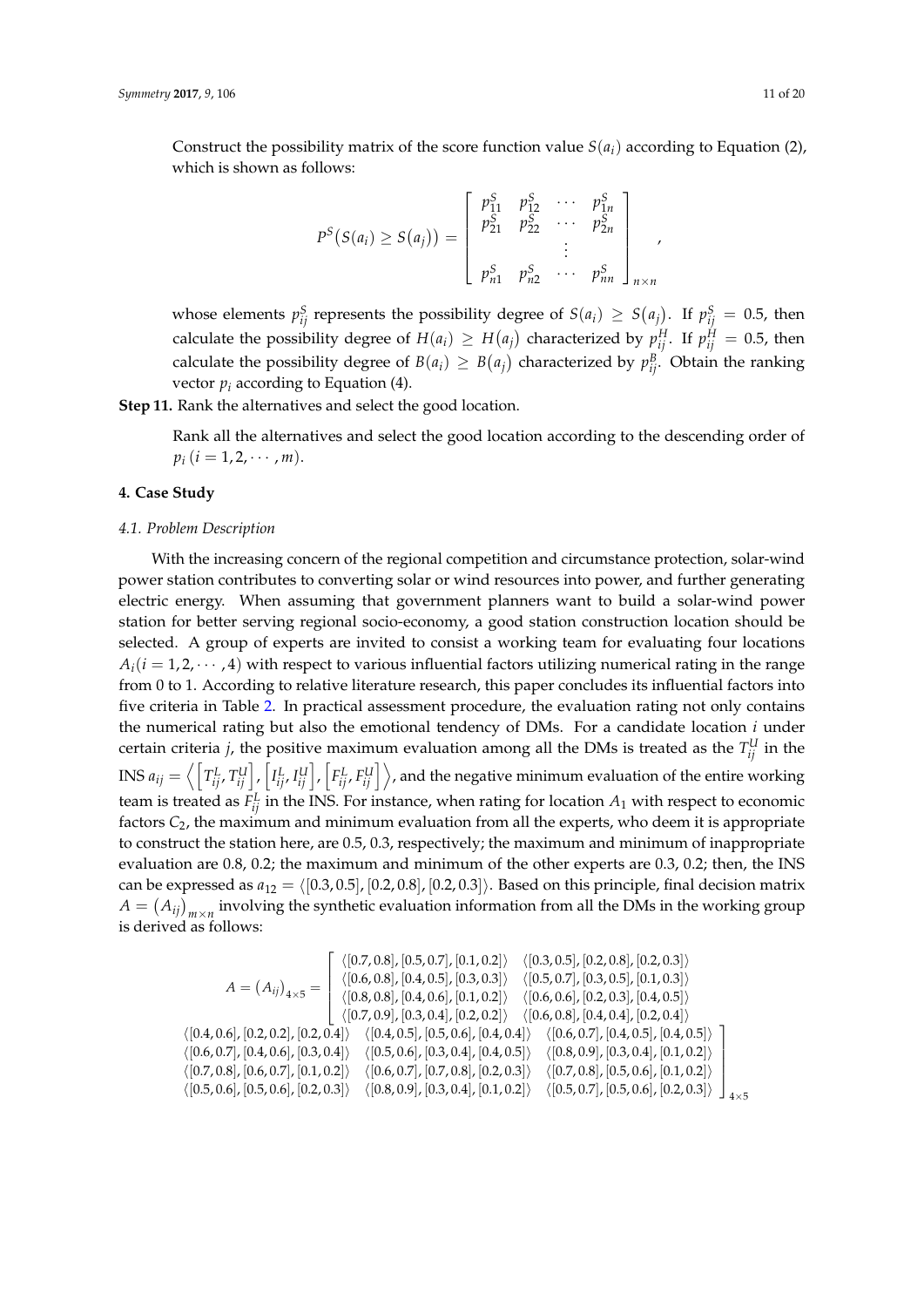<span id="page-11-0"></span>

| Criteria $C_i$                | Description                                                                                                                                      |  |  |  |
|-------------------------------|--------------------------------------------------------------------------------------------------------------------------------------------------|--|--|--|
| Natural resources $C_1$       | Natural resources include various indicators related to wind and solar<br>resources in the location.                                             |  |  |  |
| Economic factors $C_2$        | Economic factors briefly measure the cost during the engineering<br>construction, operation and maintenance procedures.                          |  |  |  |
| Traffic conditions $C_3$      | Traffic conditions reflect the traffic convenience to the location during<br>the engineering construction, operation and maintenance procedures. |  |  |  |
| Environmental factors $C_4$   | Environmental factors reflect the environment destruction during the<br>engineering construction and operation procedures.                       |  |  |  |
| Social factors C <sub>5</sub> | Social factors reflect the attitude of the local residents to the engineering.                                                                   |  |  |  |

**Table 2.** Criteria information and relative description.

## *4.2. The Selection of Solar-Wind Power Station Location*

The specific procedures of seeking a good solar-wind power station location with the extended WASPAS technique are implemented as follows:

## **Step 1.** Construct the decision matrix.

The decision matrix is constructed by the illustration in Section [4.1,](#page-10-1) which is shown as  $A = (A_{ij})_{4 \times 5}$  above.

# **Step 2.** Derive the normalized decision matrix.

Referring to the criteria description in Table [2,](#page-11-0)  $C_2$  and  $C_4$  are cost criteria. Utilize Equation (1) in Definition 4, the normalized decision matrix can be obtained as

$$
A = (A_{ij})_{4 \times 5} = \begin{bmatrix} \langle [0.7, 0.8], [0.5, 0.7], [0.1, 0.2] \rangle & \langle [0.2, 0.3], [0.2, 0.8], [0.3, 0.5] \rangle \\ \langle [0.6, 0.8], [0.4, 0.5], [0.3, 0.3] \rangle & \langle [0.1, 0.3], [0.5, 0.7], [0.5, 0.7] \rangle \\ \langle [0.8, 0.8], [0.4, 0.6], [0.1, 0.2] \rangle & \langle [0.4, 0.5], [0.7, 0.8], [0.6, 0.6] \rangle \\ \langle [0.7, 0.9], [0.3, 0.4], [0.2, 0.2] \rangle & \langle [0.2, 0.4], [0.6, 0.6], [0.6, 0.8] \rangle \\ \langle [0.4, 0.6], [0.2, 0.2], [0.2, 0.4] \rangle & \langle [0.4, 0.4], [0.4, 0.5], [0.4, 0.5] \rangle & \langle [0.6, 0.7], [0.4, 0.5], [0.4, 0.5] \rangle \\ \langle [0.7, 0.8], [0.4, 0.6], [0.3, 0.4] \rangle & \langle [0.4, 0.5], [0.6, 0.7], [0.5, 0.6] \rangle & \langle [0.8, 0.9], [0.3, 0.4], [0.1, 0.2] \rangle \\ \langle [0.5, 0.6], [0.5, 0.6], [0.2, 0.3] \rangle & \langle [0.1, 0.2], [0.6, 0.7], [0.8, 0.9] \rangle & \langle [0.5, 0.7], [0.5, 0.6], [0.2, 0.3] \rangle \end{bmatrix}
$$

#### **Step 3.** Calculate the objective criteria weight.

Use Equations (16) and (17), then the objective weight  $\omega_j^{\prime*}$  for each criteria can be calculated as

$$
\omega_1^{\prime *} = 0.1259, \omega_2^{\prime *} = 0.2122, \omega_3^{\prime *} = 0.2086, \omega_4^{\prime *} = 0.2698, \omega_5^{\prime *} = 0.1835.
$$

**Step 4.** Estimate the subjective criteria weight.

Assume that the aggregation parameter  $\lambda = 0.5$ , and the order relation of all the criteria is  $C_4 \succ C_2 \succ C_1 \succ C_5 \succ C_3$  judging from DMs' subjective experience. Referring to the relative importance degree index among adjacent criteria in Table [1,](#page-7-0) the subjective criteria weight for each criteria is estimated as  $\omega_1'' = 0.3533$ ,  $\omega_2'' = 0.2945$ ,  $\omega_3'' = 0.1840$ ,  $\omega_4'' = 0.1022$  and  $\omega_5'' = 0.0639.$ 

**Step 5.** Compute the integrated criteria weight.

Combine the objective and subjective weights generated from Step 3 and Step 4, the integrated weight of criteria is shown as  $ω_1 = 0.2396$ ,  $ω_2 = 0.2534$ ,  $ω_3 = 0.1963$ ,  $ω_4 = 0.1860$  and  $\omega_5 = 0.1237$ .

**Step 6.** Calculate sum total relative importance of alternative.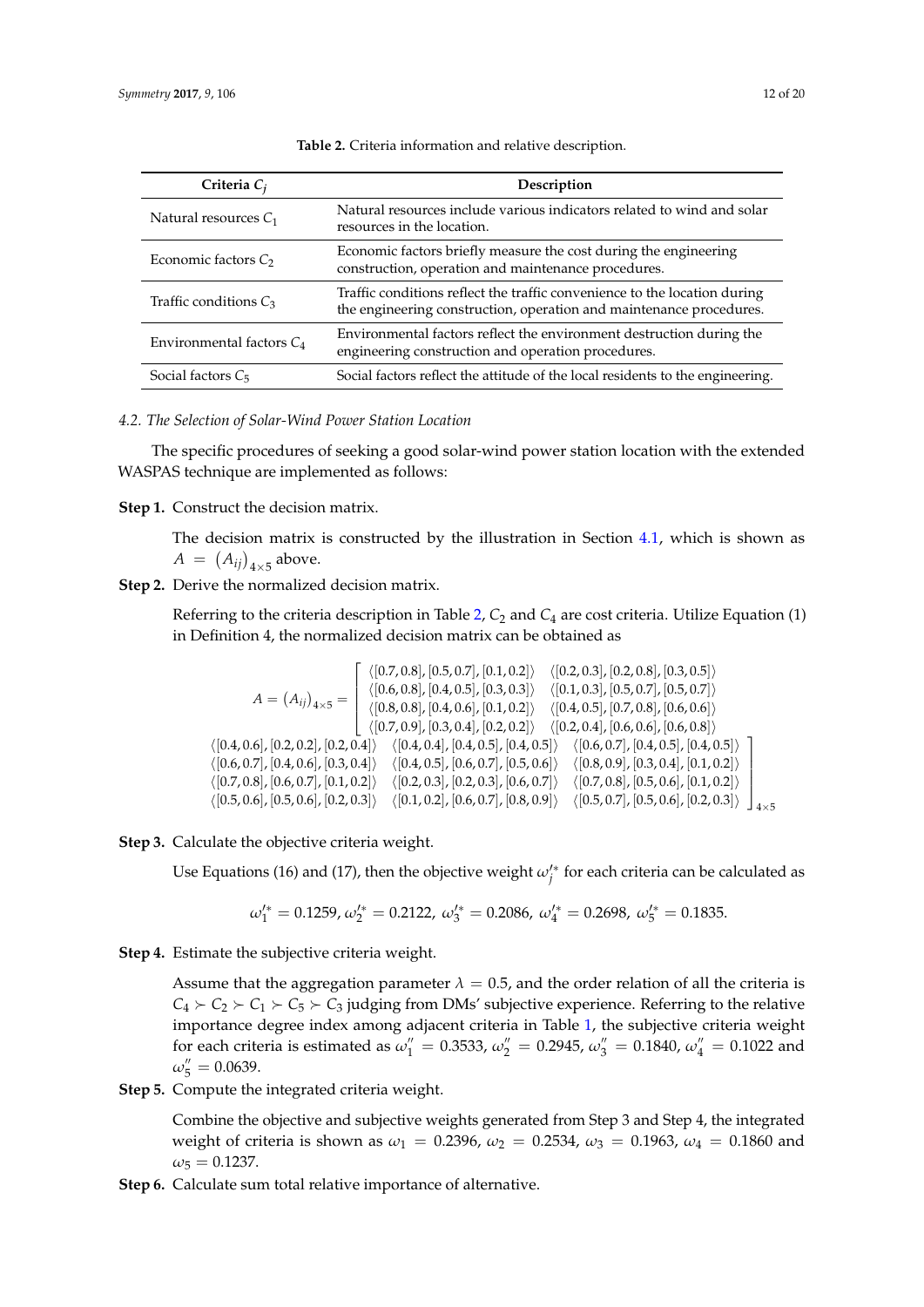Incorporate the INPWA operator defined in Equation (9), the sum total relative importance of all alternatives are

$$
Q'_1 = \langle [0.4986, 0.6171], [0.3084, 0.6468], [0.1866, 0.3342] \rangle,
$$
  
\n
$$
Q'_2 = \langle [0.4236, 0.6255], [0.4479, 0.5977], [0.3746, 0.4618] \rangle,
$$
  
\n
$$
Q'_3 = \langle [0.6136, 0.6642], [0.5212, 0.6680], [0.2643, 0.3665] \rangle
$$
  
\n
$$
Q'_4 = \langle [0.4867, 0.7214], [0.4433, 0.5128], [0.3468, 0.4122] \rangle
$$

**Step 7.** Calculate product total relative importance of alternative.

Refer to the INPGWA operator in Equation (8), the product total relative importance for alternatives are

> $Q_1'' = \langle [0.3816, 0.4983], [0.3562, 0.7138], [0.2219, 0.3815] \rangle,$  $Q_2'' = \langle [0.2638, 0.4970], [0.4566, 0.6189], [0.4046, 0.5409] \rangle$  $Q_3'' = \langle [0.5184, 0.6005], [0.5784, 0.7099], [0.4203, 0.4605] \rangle$  $Q_4'' = \langle [0.3533, 0.5616], [0.4852, 0.5355], [0.4509, 0.6134] \rangle$

**Step 8.** Determine the aggregated WASPAS measure for each alternative.

Let  $\theta$  = 0.5, then the final WASPAS measure can be derived as

- $Q_1 = \langle [0.4401, 0.5577], [0.3323, 0.6803], [0.2043, 0.3579] \rangle$
- $Q_2 = \langle [0.3437, 0.5613], [0.4523, 0.6083], [0.3896, 0.5014] \rangle,$
- $Q_3 = \langle [0.5660, 0.6324], [0.5498, 0.6889], [0.3423, 0.4135] \rangle$
- $Q_4 = \langle [0.4200, 0.6415], [0.4643, 0.5241], [0.3989, 0.5129] \rangle$
- **Step 9.** Generate the score, accuracy and certainty function values for each alternative.

<span id="page-12-0"></span>For each alternative, the score, accuracy and certainty function values  $S(a_i)$ ,  $H(a_i)$  and  $B(a_i)$ are shown in Table [3.](#page-12-0)

| $A_i$          | $S(a_i)$         | $H(a_i)$            | $B(a_i)$         |
|----------------|------------------|---------------------|------------------|
| A <sub>1</sub> | [1.4020, 2.0212] | [0.1998, 0.2359]    | [0.4401, 0.5577] |
| A2             | [1.2341, 1.7194] | $[-0.0459, 0.0599]$ | [0.3437, 0.5613] |
| $A_3$          | [1.4636, 1.7402] | [0.2189, 0.2237]    | [0.5660, 0.6324] |
| $A_4$          | [1.3831, 1.7783] | [0.0212, 0.1286]    | [0.4200, 0.6415] |

**Table 3.** Relative function values of alternatives.

**Step 10.** Construct the likelihood matrix.

Construct the possibility matrix of the score function value  $S(a_i)$  according to Equation (2), which is shown as follows:

$$
P^{S}(S(a_{i}) \geq S(a_{j})) = \begin{bmatrix} 0.5 & 0.7126 & 0.6224 & 0.6290 \\ 0.7126 & 0.5 & 0.3358 & 0.3820 \\ 0.6224 & 0.3358 & 0.5 & 0.5315 \\ 0.6290 & 0.3820 & 0.5315 & 0.5 \end{bmatrix}_{4 \times 4}.
$$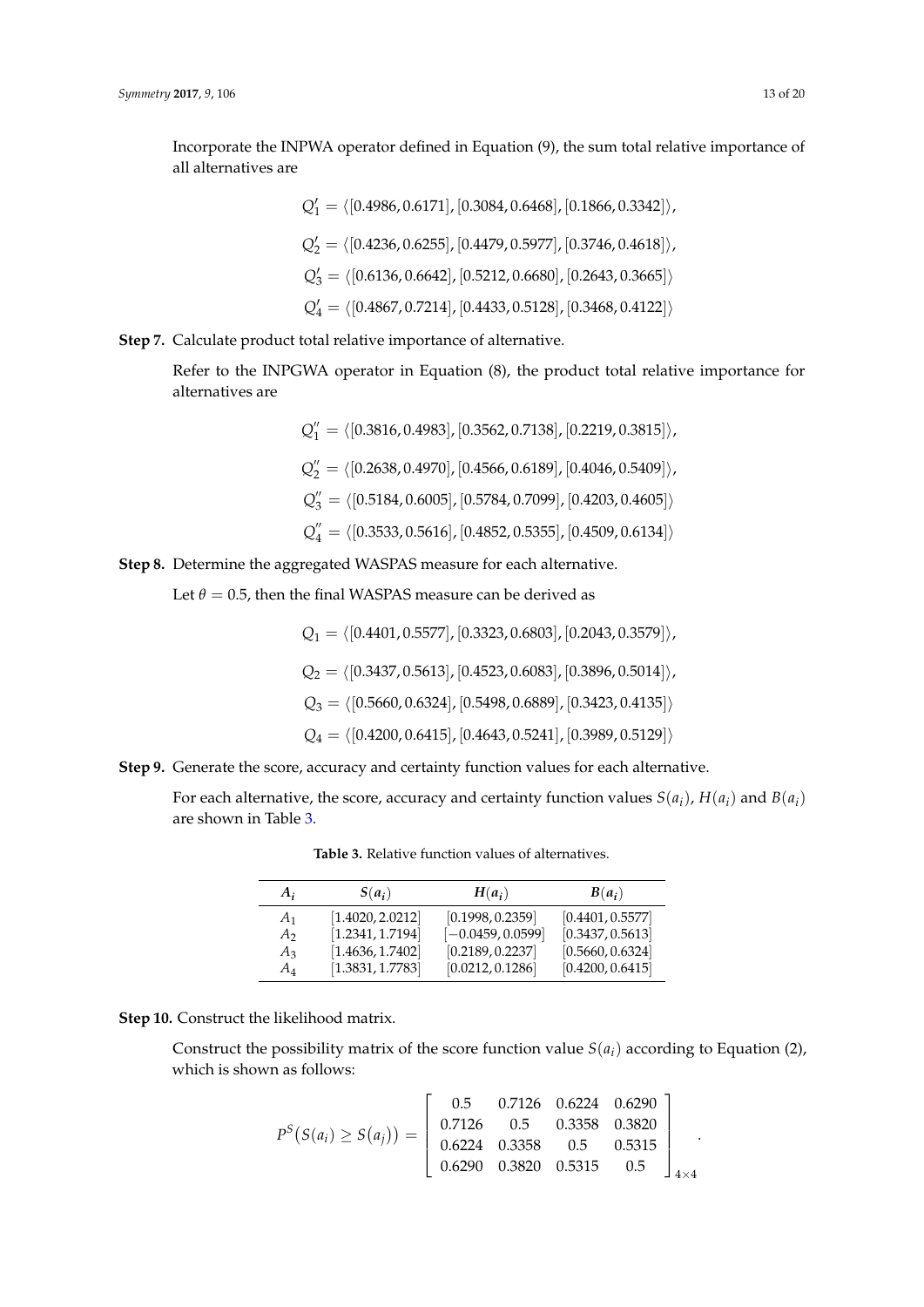And the ranking vector can be obtained as  $p_1 = 2.5981$ ,  $p_2 = 2.1977$ ,  $p_3 = 2.2423$  and  $p_4 = 2.2819.$ 

**Step 11.** Rank the alternatives and select the good location.

The ranking order of all the alternatives is  $A_1 \succ A_4 \succ A_3 \succ A_2$  and the good location is  $A_1$ .

# <span id="page-13-0"></span>**5. Sensitivity Analysis and Comparison Analysis**

In this section, comparison analysis and sensitivity analysis are conducted to further testify the effectiveness and reliability of the extended WASPAS technique with existing methods on the same example.

#### *5.1. Sensitivity Analysis and Discussion*

To demonstrate the impact of different aggregation parameter *λ* and the proportion adjustment parameter  $\theta$  on the final location selection results, we conduct the sensitivity analysis on the same example with five  $\lambda(0, 0.2, 0.5, 0.8, 1)$  values and five  $\theta(0, 0.2, 0.5, 0.8, 1)$  values simultaneously. The ranking results for different *λ* and *θ* are displayed in Table [4.](#page-13-1)

<span id="page-13-1"></span>

| $\lambda$ | $\theta = 0$ | $\theta = 0.2$ | $\theta = 0.5$ | $\theta = 0.8$                                                                                                                                                                      | $\theta=1$ |
|-----------|--------------|----------------|----------------|-------------------------------------------------------------------------------------------------------------------------------------------------------------------------------------|------------|
| $\bf{0}$  |              |                |                | $A_1 \succ A_4 \succ A_3 \succ A_2$ $A_1 \succ A_4 \succ A_3 \succ A_2$ $A_1 \succ A_4 \succ A_3 \succ A_2$ $A_1 \succ A_4 \succ A_3 \succ A_2$ $A_1 \succ A_4 \succ A_3 \succ A_2$ |            |
| $0.2\,$   |              |                |                | $A_4 \succ A_1 \succ A_3 \succ A_2$ $A_4 \succ A_1 \succ A_3 \succ A_2$ $A_1 \succ A_4 \succ A_3 \succ A_2$ $A_1 \succ A_4 \succ A_3 \succ A_2$ $A_1 \succ A_4 \succ A_3 \succ A_2$ |            |
| 0.5       |              |                |                | $A_4 \succ A_1 \succ A_3 \succ A_2$ $A_4 \succ A_1 \succ A_3 \succ A_2$ $A_4 \succ A_1 \succ A_3 \succ A_2$ $A_4 \succ A_1 \succ A_3 \succ A_2$ $A_4 \succ A_1 \succ A_3 \succ A_2$ |            |
| 0.8       |              |                |                | $A_4 \succ A_1 \succ A_3 \succ A_2$ $A_4 \succ A_1 \succ A_3 \succ A_2$ $A_1 \succ A_4 \succ A_3 \succ A_2$ $A_1 \succ A_4 \succ A_3 \succ A_2$ $A_1 \succ A_4 \succ A_3 \succ A_2$ |            |
|           |              |                |                | $A_4 \succ A_1 \succ A_3 \succ A_2$ $A_4 \succ A_1 \succ A_3 \succ A_2$ $A_4 \succ A_1 \succ A_3 \succ A_2$ $A_4 \succ A_1 \succ A_3 \succ A_2$ $A_4 \succ A_1 \succ A_3 \succ A_2$ |            |

**Table 4.** Ranking results for different *λ* and *θ*.

The variation of  $\lambda$  represents the influence of criteria weight integrated by objective and subjective weights to final selection results. In addition, altering the *θ* values means that the change from sum total relative importance to product total relative importance. Synthetizing what is shown in Table [4,](#page-13-1) it can be inferred that different  $λ$  and  $θ$  values indeed affect final selection results. When  $λ = 0$  and  $\lambda = 1$ , the integrated criteria weight is complete subjective or objective weight, and the ranking order has different selection results *A*<sup>1</sup> and *A*<sup>4</sup> under these opposite context. Furthermore, no matter how the variation of  $\theta$  values, the ranking order remains all the same in these circumstances. When  $\lambda = 0.2$ and  $\lambda = 0.8$ , the proportion adjustment parameter  $\theta$  values make huge differences to the ranking order. The ranking result yields  $A_4 \succ A_1 \succ A_3 \succ A_2$  when  $0 \le \theta < 0.5$ , while it yields  $A_1 \succ A_4 \succ A_3 \succ A_2$ when  $0.5 \le \theta \le 1$ . In view of the identical changeable tendency of ranking order, it is apparent that the gradual increase of the adjustment proportion *θ* clearly affects the order when different importance of the objective and subjective weights in the integrated weight. However, when the importance of the objective and subjective weights in the integrated weight are totally equivalent, the ranking order keeps  $A_4 \succ A_1 \succ A_3 \succ A_2$  all the time.

Obviously, these ranking order and selection results reveal that different *λ* and *θ* values have an effect on the decision-making procedure. It further indicates that the combination of objective and subjective weights, and the integration of sum total relative importance and product total relative importance emphasize the influence to the selection procedure. Integrated the specific meaning of *λ* and *θ* with their role playing in the decision-making procedures, the location selection becomes a dynamic procedure by setting different parameter values derived from practical context.

#### *5.2. Comparison Analysis and Discussion*

This subsection further validates the effectiveness and reliability of the newly proposed method by comparing it with different existing methods on the identical illustrative example. The ranking results are shown in Table [5.](#page-14-0) As there exists no relative criteria weight obtainment method in [\[34,](#page-17-14)[62,](#page-18-19)[68\]](#page-19-1)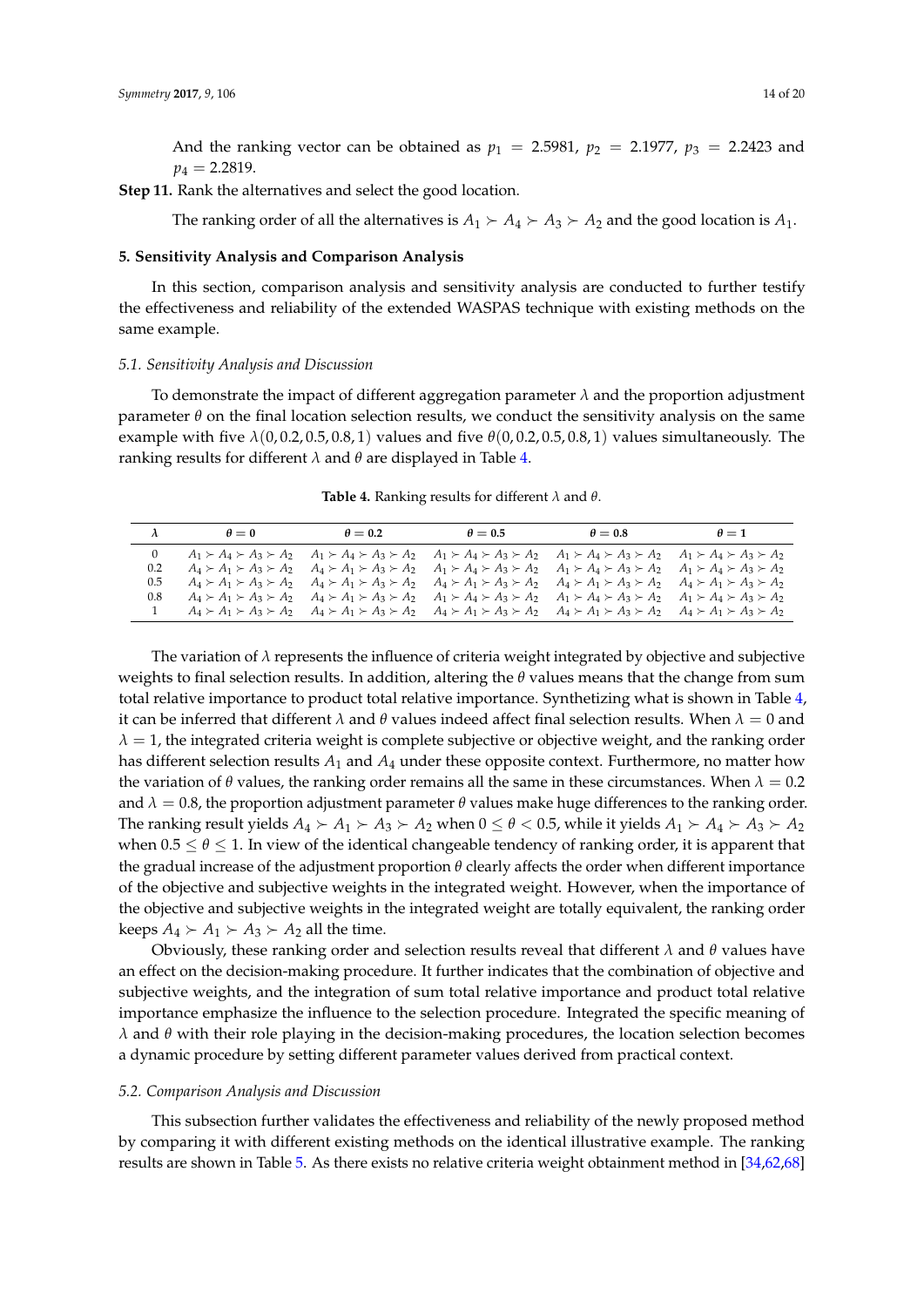<span id="page-14-0"></span>chosen for comparison, we use the integrated criteria weight obtained in this paper as the criteria weight information for the comparison convenience.

| Methods                                                      | <b>Ranking Results</b>              |
|--------------------------------------------------------------|-------------------------------------|
| Similarity measure in [62]                                   | $A_4 \succ A_2 \succ A_3 \succ A_1$ |
| An extended TOPSIS method in [69]                            | $A_3 \succ A_4 \succ A_2 \succ A_1$ |
| Method used weighted arithmetic aggregation operator in [68] | $A_4 \succ A_1 \succ A_3 \succ A_2$ |
| Method used weighted geometric aggregation operator in [68]  | $A_4 \succ A_1 \succ A_3 \succ A_2$ |
| Classical WASPAS method in [34]                              | $A_4 \succ A_1 \succ A_3 \succ A_2$ |
| The proposed method                                          | $A_1 \succ A_4 \succ A_3 \succ A_2$ |

|  |  |  |  |  |  |  |  | <b>Table 5.</b> Ranking results with different existing methods. |
|--|--|--|--|--|--|--|--|------------------------------------------------------------------|
|--|--|--|--|--|--|--|--|------------------------------------------------------------------|

- (1) The method in [\[62\]](#page-18-19) generates the selection result by implementing two steps. Firstly, confirm the ideal alternatives for different type of criteria. Subsequently, derive the result by similarity measures. According to the first similarity measure in that literature, the similarity measures are obtained as  $S_1^*(A^*, A_1) = 0.8178$ ,  $S_1^*(A^*, A_2) = 0.8705$ ,  $S_1^*(A^*, A_3) = 0.8692$  and  $S_1^*(A^*, A_4) = 0.9057.$
- (2) In the method of [\[69\]](#page-19-2), maximizing deviation method is utilized to derive objective weights. Then, based on the ideal of TOPSIS method, alternatives are ranked by the relative closeness coefficient. Conduct these procedures, relative closeness coefficient can be calculated as  $RCC_1 = 0.5226$ ,  $RCC_2 = 0.5186$ ,  $RCC_3 = 0.5190$  and  $RCC_4 = 0.5189$ .
- (3) The procedure of the method in [\[68\]](#page-19-1) can be briefly classified into aggregation process and ranking process. The ranking procedure in [\[68\]](#page-19-1) is identical with our proposed method. Based on weighted arithmetic aggregation operator or weighted geometric aggregation operator, the total score are obtained as *p<sup>s</sup>* = [2.2997, 2.0098, 2.0589, 2.5926] or *p<sup>s</sup>* = [2.5804, 2.2751, 2.3728, 2.9288] with the same ranking order  $A_4 \succ A_1 \succ A_3 \succ A_2$ .
- (4) Classical WASPAS method in [\[34\]](#page-17-14) generates the final WASPAS measure by aggregating weighted arithmetic aggregation operator and weighted geometric aggregation operator. To better compare the classical WASPAS method with our method, the alternatives are ranked by the ranking procedure in our paper. Then, ranking vector can be obtained as  $p_1 = 2.4449$ ,  $p_2 = 2.1483$ ,  $p_3 = 2.2189$  and  $p_4 = 2.7681$ .

It can be easily inferred from Table [5](#page-14-0) that different methods generate totally distinct selection results. Especially, the order sequence derived from the methods in [\[62,](#page-18-19)[69\]](#page-19-2) is entirely opposite to ours. The good location selection for [\[62,](#page-18-19)[69\]](#page-19-2) and our paper are *A*4, *A*<sup>3</sup> and *A*1, respectively. The primary reason for that phenomenon relies on that these methods were proposed based on completely different ideal. It results in the inconsistent sequence between each pair of alternatives in these methods. Both the similarity measures and TOPSIS method rank the alternatives on the ideal of distance. For a better comparison analysis, we adopt Hamming distance during the calculation procedure. Moreover, the method in [\[62\]](#page-18-19) neglects the relation of criteria to each other, while the method in [\[69\]](#page-19-2) only considers the objective criteria weight without focusing on the subjective preference of DMs. The proposed method emphasizes the support relation from other criteria in the course of WASPAS measure determination. It adequately considers the objective criteria weights and subjective experience judgement from DMs by integrated criteria weight. The selection *A*<sup>4</sup> and *A*<sup>3</sup> cannot reflect realistic situation without considering the subjective criteria during the MCDM procedure. In addition, these characteristics ensure the effectiveness and reliability of the location selection *A*<sup>1</sup> derived from our method. Although both the method in [\[68\]](#page-19-1) and our method utilize an identical ranking method, the aggregation operators cause huge differences to the final location selection. When using one of the weighted arithmetic aggregation operator or weighted geometric aggregation operator in [\[68\]](#page-19-1), it yields identical selection result *A*4. However, the proposed method not only contains the advantage of PA operator, but also effectively utilizes the combination of INPGWA and INPWA rather than applying them respectively.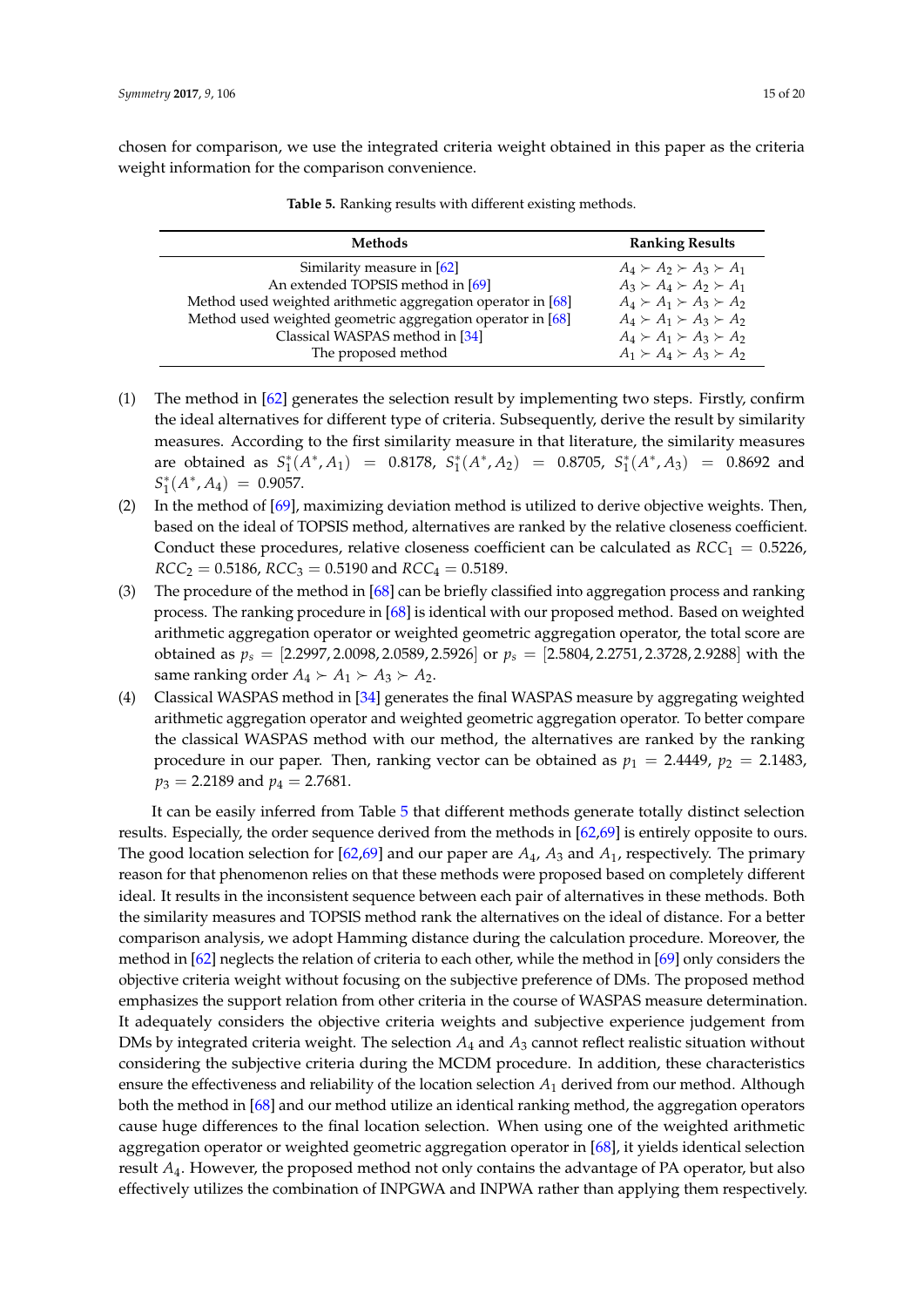Besides, the extended WASPAS technique reveals its superiority by implementing three procedures to assure the selection result *A*<sup>1</sup> rational and convincing.

Utilizing identical aggregation operator, methods in [\[34,](#page-17-14)[68\]](#page-19-1) provide the totally same ranking order  $A_4 \succ A_1 \succ A_3 \succ A_2$  with identical location selection  $A_4$ . It indicates that the superiority of the classical WASPAS method cannot be inferred because there exists no ranking or selection discrepancy when using completely different methods. It is obvious that the ranking and selection results of the classical WASPAS method and the proposed method exists discrepancy. The order of *A*<sup>1</sup> and *A*<sup>4</sup> is opposite in those methods. That is, though both the classical and extended WASPAS methods have the same procedure in which the WASPAS measure are aggregated by two kinds of operators, the extended WASPAS method reflects a more rational selection result by newly incorporating the advantage of PA operators in that. Furthermore, the integrated weight information estimation procedure further ensures the selection of the extended WASPAS method scientific. The identical order between alternatives *A*<sup>3</sup> and *A*<sup>2</sup> in these methods can verify the effectiveness of the extended one.

From above discussion, primary highlights of the newly extended WASPAS technique can be simply summarized into the following points.

- (1) It can effectively manage the solar-wind power station location problem via embedding three procedures into the newly extended WASPAS technique. During the WASPAS technique implement process, a rational location selection result will be generated by incorporating the advantages of relevant methods in these procedures.
- (2) With the maximizing derivation method, objective criteria weights can be simply determined no matter under the criteria weights completely unknown or incomplete circumstances. Apart from the objective criteria weights, subjective weights, which fully reflect the subjective preference under practice, can be obtained with G1. The integrated criteria weight is the combination of the objective and subjective weights, and can adequately represent more realistic situation.
- (3) Different aggregation parameter *λ* and the proportion adjustment parameter *θ* facilitate the whole procedures a dynamic selection. The parameter setting is based on the requirement of real application and subjective preference of DMs, which makes the extended WASPAS technique feasible in dealing with the reality.

# <span id="page-15-0"></span>**6. Conclusions**

A good location of the solar-wind power station can affect regional competitiveness and direct future development to a great extent. Faced with multiple uncertainties in reality, the location selection case is considered within the INSs circumstances for tackling such challenges. Recognized as a complex MCDM procedure, the selection in this paper is settled by an extended WASPAS technique containing three procedures to reinforce its applicability to real situation. For modelling more realistic information, some modifications are made in the classical WASPAS method especially utilizing the objective and subjective criteria weight integrated weight information. Its strengths have been adequately discussed via comparison analysis and sensitivity analysis.

Highlights of the extended technique can be briefly summarized in three aspects. Firstly, it ensures a relatively rational and scientific result by incorporating three procedures into the framework of the technique. Secondly, the integrated weight information reflects more realistic weight information with the combination of the objective and subjective criteria weight information. Thirdly, more practical contexts can be reflected by altering the aggregation parameter and the proportion adjustment parameter during performing relevant procedures. Although the location selection case can be well measured by the criteria dimensions in this paper, potential work should also be focused on specific sub-criteria information for reaching a more promising solution.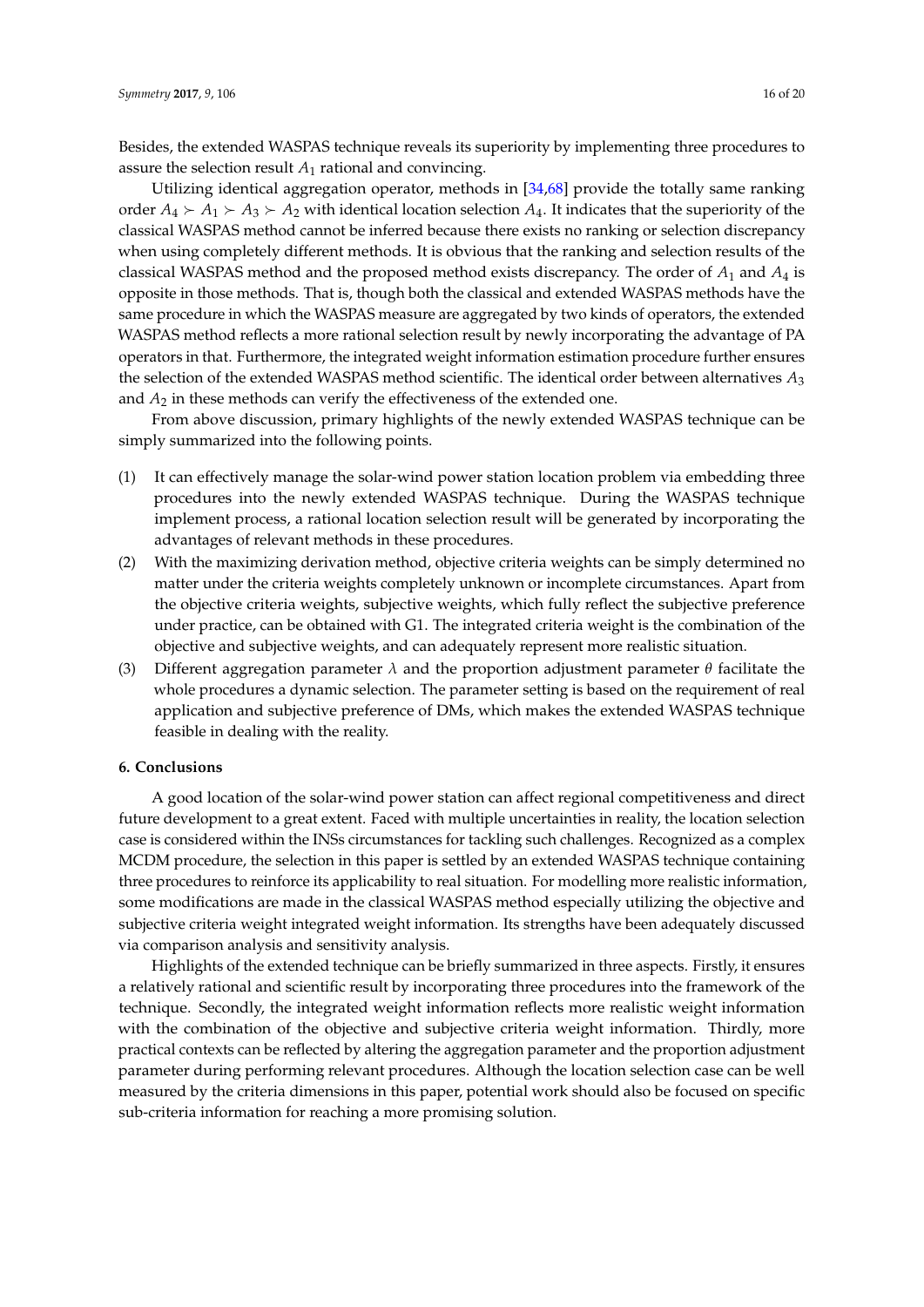**Acknowledgments:** This work was supported by the National Natural Science Foundation of China (No. 71571193), and supported by the Fundamental Research Funds for the Central Universities of Central South University (No. 2017zzts284).

**Author Contributions:** Jian-qiang Wang and Ru-xin Nie conceived and worked together to achieve this work, Ru-xin Nie wrote the paper, Hong-yu Zhang made contribution to the case study.

**Conflicts of Interest:** The authors declare no conflict of interest.

# **References**

- <span id="page-16-0"></span>1. Khare, V.; Nema, S.; Baredar, P. Status of solar wind renewable energy in India. *Renew. Sustain. Energy Rev.* **2013**, *27*, 1–10. [\[CrossRef\]](http://dx.doi.org/10.1016/j.rser.2013.06.018)
- <span id="page-16-1"></span>2. Khare, V.; Nema, S.; Baredar, P. Solar–wind hybrid renewable energy system: A review. *Renew. Sustain. Energy Rev.* **2016**, *58*, 23–33. [\[CrossRef\]](http://dx.doi.org/10.1016/j.rser.2015.12.223)
- <span id="page-16-2"></span>3. Kazem, H.A.; Al-Badi, H.A.S.; Al Busaidi, A.S.; Chaichan, M.T. Optimum design and evaluation of hybrid solar/wind/diesel power system for Masirah Island. *Environ. Dev. Sustain.* **2016**, 1–18. [\[CrossRef\]](http://dx.doi.org/10.1007/s10668-016-9828-1)
- <span id="page-16-3"></span>4. Petrakopoulou, F.; Robinson, A.; Loizidou, M. Simulation and evaluation of a hybrid concentrating-solar and wind power plant for energy autonomy on islands. *Renew. Energy* **2016**, *96*, 863–871. [\[CrossRef\]](http://dx.doi.org/10.1016/j.renene.2016.05.030)
- <span id="page-16-4"></span>5. Jahangiri, M.; Ghaderi, R.; Haghani, A.; Nematollahi, O. Finding the best locations for establishment of solar-wind power stations in Middle-East using GIS: A review. *Renew. Sustain. Energy Rev.* **2016**, *66*, 38–52. [\[CrossRef\]](http://dx.doi.org/10.1016/j.rser.2016.07.069)
- <span id="page-16-5"></span>6. Lee, A.H.I.; Kang, H.Y.; Liou, Y.J. A hybrid multiple-criteria decision-making approach for photovoltaic solar plant location selection. *Sustainability* **2017**, *9*, 184. [\[CrossRef\]](http://dx.doi.org/10.3390/su9020184)
- <span id="page-16-6"></span>7. Roy, B. *Multicriteria Methodology for Decision Aiding*; Springer Science & Business Media: Dordrecht, The Netherlands, 2013.
- <span id="page-16-7"></span>8. Roy, B. Paradigms and challenges. In *Multiple Criteria Decision Analysis: STATE of the Art Surveys*; Figueira, J., Greco, S., Ehrgott, M., Eds.; Springer: New York, NY, USA, 2005; Volume 78, pp. 3–24.
- <span id="page-16-8"></span>9. Roy, B.; Słowiński, R. Questions guiding the choice of a multicriteria decision aiding method. *EURO J. Decis. Process.* **2013**, *1*, 69–97. [\[CrossRef\]](http://dx.doi.org/10.1007/s40070-013-0004-7)
- <span id="page-16-9"></span>10. Abudeif, A.M.; Abdel Moneim, A.A.; Farrag, A.F. Multicriteria decision analysis based on analytic hierarchy process in GIS environment for siting nuclear power plant in Egypt. *Ann. Nucl. Energy* **2015**, *75*, 682–692. [\[CrossRef\]](http://dx.doi.org/10.1016/j.anucene.2014.09.024)
- <span id="page-16-10"></span>11. Latinopoulos, D.; Kechagia, K. A GIS-based multi-criteria evaluation for wind farm site selection. A regional scale application in Greece. *Renew. Energy* **2015**, *78*, 550–560. [\[CrossRef\]](http://dx.doi.org/10.1016/j.renene.2015.01.041)
- <span id="page-16-11"></span>12. Liu, J.; Xu, F.; Lin, S. Site selection of photovoltaic power plants in a value chain based on grey cumulative prospect theory for sustainability: A case study in Northwest China. *J. Clean. Prod.* **2017**, *148*, 386–397. [\[CrossRef\]](http://dx.doi.org/10.1016/j.jclepro.2017.02.012)
- <span id="page-16-12"></span>13. Wu, Y.; Chen, K.; Zeng, B.; Yang, M.; Li, L.; Zhang, H. A cloud decision framework in pure 2-tuple linguistic setting and its application for low-speed wind farm site selection. *J. Clean. Prod.* **2017**, *142*, 2154–2165. [\[CrossRef\]](http://dx.doi.org/10.1016/j.jclepro.2016.11.067)
- <span id="page-16-13"></span>14. Wu, Y.; Zhang, J.; Yuan, J.; Geng, S.; Zhang, H. Study of decision framework of offshore wind power station site selection based on ELECTRE-III under intuitionistic fuzzy environment: A case of China. *Energy Convers. Manag.* **2016**, *113*, 66–81. [\[CrossRef\]](http://dx.doi.org/10.1016/j.enconman.2016.01.020)
- <span id="page-16-14"></span>15. Jun, D.; Tian-tian, F.; Yi-sheng, Y.; Yu, M. Macro-site selection of wind/solar hybrid power station based on ELECTRE-II. *Renew. Sustain. Energy Rev.* **2014**, *35*, 194–204. [\[CrossRef\]](http://dx.doi.org/10.1016/j.rser.2014.04.005)
- <span id="page-16-15"></span>16. Yunna, W.; Geng, S. Multi-criteria decision making on selection of solar-wind hybrid power station location: A case of China. *Energy Convers. Manag.* **2014**, *81*, 527–533. [\[CrossRef\]](http://dx.doi.org/10.1016/j.enconman.2014.02.056)
- <span id="page-16-16"></span>17. Zhang, H.Y.; Peng, H.G.; Wang, J.; Wang, J.Q. An extended outranking approach for multi-criteria decision-making problems with linguistic intuitionistic fuzzy numbers. *Appl. Soft Comput.* **2017**, *59*, 462–474. [\[CrossRef\]](http://dx.doi.org/10.1016/j.asoc.2017.06.013)
- <span id="page-16-17"></span>18. Turksen, I.B. Interval valued fuzzy sets based on normal forms. *Fuzzy Sets Syst.* **1986**, *20*, 191–210. [\[CrossRef\]](http://dx.doi.org/10.1016/0165-0114(86)90077-1)
- <span id="page-16-18"></span>19. Nie, R.; Wang, J.; Li, L. 2-tuple linguistic intuitionistic preference relation and its application in sustainable location planning voting system. *J. Intell. Fuzzy Syst.* **2017**. [\[CrossRef\]](http://dx.doi.org/10.3233/JIFS-162139)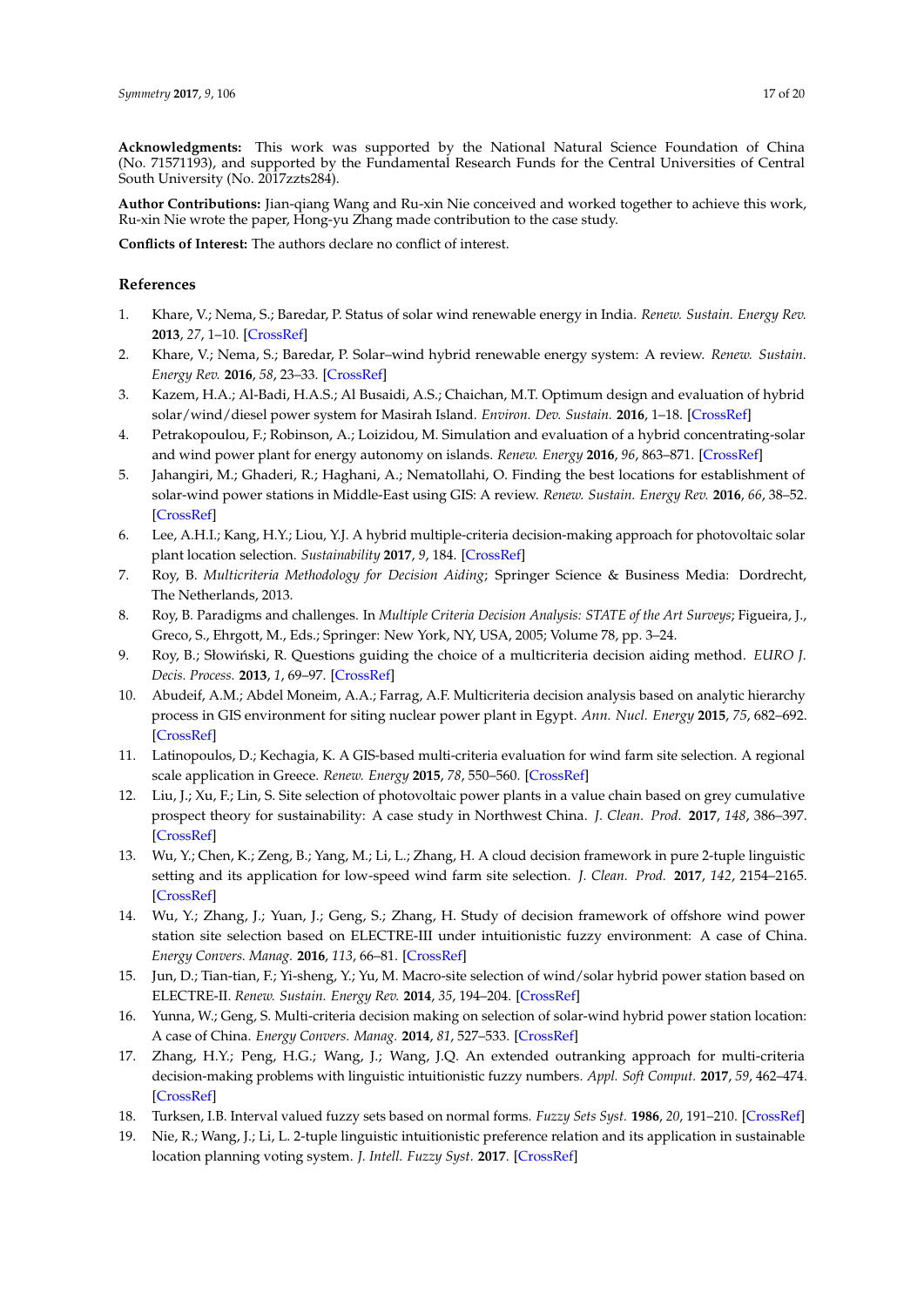- <span id="page-17-0"></span>20. Cao, Y.X.; Zhou, H.; Wang, J.Q. An approach to interval-valued intuitionistic stochastic multi-criteria decision-making using set pair analysis. *Int. J. Mach. Learn. Cybern.* **2016**, 1–12. [\[CrossRef\]](http://dx.doi.org/10.1007/s13042-016-0589-9)
- <span id="page-17-1"></span>21. Tian, Z.P.; Wang, J.; Wang, J.Q.; Zhang, H.Y. An improved MULTIMOORA approach for multi-criteria decision-making based on interdependent inputs of simplified neutrosophic linguistic information. *Neural Comput. Appl.* **2016**. [\[CrossRef\]](http://dx.doi.org/10.1007/s00521-016-2378-5)
- <span id="page-17-2"></span>22. Smarandache, F. *Neutrosophy: Neutrosophic Probability, Set, and Logic*; American Research Press: Rehoboth, DE, USA, 1998; pp. 1–105.
- <span id="page-17-3"></span>23. Peng, H.; Zhang, H.; Wang, J. Probability multi-valued neutrosophic sets and its application in multi-criteria group decision-making problems. *Neural Comput. Appl.* **2016**, 1–21. [\[CrossRef\]](http://dx.doi.org/10.1007/s00521-016-2702-0)
- <span id="page-17-4"></span>24. Tian, Z.P.; Wang, J.; Wang, J.Q.; Zhang, H.Y. Simplified neutrosophic linguistic multi-criteria group decision-making approach to green product development. *Group Decis. Negot.* **2017**, *26*, 597–627. [\[CrossRef\]](http://dx.doi.org/10.1007/s10726-016-9479-5)
- <span id="page-17-5"></span>25. Smarandache, F. A Unifying Field in Logics: Neutrosophic Logic. *Mult. Log.* **1999**, *8*, 489–503.
- <span id="page-17-6"></span>26. Liu, C. Interval neutrosophic fuzzy stochastic multi-criteria decision-making methods based on MYCIN certainty factor and prospect theory. *Rev. Tec. Fac. Ing. Univ. Del Zulia* **2017**, *39*, 52–58.
- <span id="page-17-7"></span>27. Ma, H.; Hu, Z.G.; Li, K.Q.; Zhang, H.Y. Toward trustworthy cloud service selection: A time-aware approach using interval neutrosophic set. *Parallel Distrib. Comput.* **2016**, *96*, 75–94. [\[CrossRef\]](http://dx.doi.org/10.1016/j.jpdc.2016.05.008)
- <span id="page-17-8"></span>28. Reddy, R.; Reddy, D.; Krishnaiah, G. Lean supplier selection based on hybrid MCGDM approach using interval valued neutrosophic sets: A case study. *Int. J. Innov. Res. Dev.* **2016**, *5*, 291–296.
- <span id="page-17-9"></span>29. Ma, Y.X.; Wang, J.Q.; Wang, J.; Wu, X.H. An interval neutrosophic linguistic multi-criteria group decision-making method and its application in selecting medical treatment options. *Neural Comput. Appl.* **2016**, 1–21. [\[CrossRef\]](http://dx.doi.org/10.1007/s00521-016-2203-1)
- <span id="page-17-10"></span>30. Tian, Z.P.; Zhang, H.Y.; Wang, J.; Wang, J.Q.; Chen, X.H. Multi-criteria decision-making method based on a cross-entropy with interval neutrosophic sets. *Int. J. Syst. Sci.* **2016**, *47*, 3598–3608. [\[CrossRef\]](http://dx.doi.org/10.1080/00207721.2015.1102359)
- <span id="page-17-11"></span>31. Peng, J.J.; Wang, J.Q.; Yang, L.J.; Qian, J. A novel multi-criteria group decision-making approach using simplified neutrosophic information. *Int. J. Uncertain. Quantif.* **2017**. [\[CrossRef\]](http://dx.doi.org/10.1615/Int.J.UncertaintyQuantification.2017020126)
- <span id="page-17-12"></span>32. Wu, X.H.; Wang, J.Q. Cross-entropy measures of multi-valued neutrosophic sets and its application in selecting middle-level manager. *Int. J. Uncertain. Quantif.* **2017**, *2*, 155–172. [\[CrossRef\]](http://dx.doi.org/10.1615/Int.J.UncertaintyQuantification.2017019440)
- <span id="page-17-13"></span>33. Tian, Z.P.; Wang, J.; Zhang, H.Y.; Wang, J.Q. Multi-criteria decision-making based on generalized prioritized aggregation operators under simplified neutrosophic uncertain linguistic environment. *Int. J. Mach. Learn. Cybern.* **2016**, 1–17. [\[CrossRef\]](http://dx.doi.org/10.1007/s13042-016-0552-9)
- <span id="page-17-14"></span>34. Zavadskas, E.K.; Turskis, Z.; Antucheviciene, J.; Zakarevicius, A. Optimization of weighted aggregated sum product assessment. *Electron. Electr. Eng.* **2012**, *122*, 1–3. [\[CrossRef\]](http://dx.doi.org/10.5755/j01.eee.122.6.1810)
- <span id="page-17-15"></span>35. Zavadskas, E.K.; Kalibatas, D.; Kalibatiene, D. A multi-attribute assessment using WASPAS for choosing an optimal indoor environment. *Arch. Civ. Mech. Eng.* **2016**, *16*, 76–85. [\[CrossRef\]](http://dx.doi.org/10.1016/j.acme.2015.10.002)
- <span id="page-17-16"></span>36. Zavadskas, E.K.; Baušys, R.; Stanujkic, D.; Magdalinovic-Kalinovic, M. Selection of lead-zinc flotation circuit design by applying WASPAS method with single-valued neutrosophic set. *Acta Montan. Slovaca* **2017**, *21*, 85–92.
- <span id="page-17-17"></span>37. Bagočius, V.; Zavadskas, E.K.; Turskis, Z. Multi-person selection of the best wind turbine based on the multi-criteria integrated additive-multiplicative utility function. *J. Civ. Eng. Manag.* **2014**, *20*, 590–599. [\[CrossRef\]](http://dx.doi.org/10.3846/13923730.2014.932836)
- <span id="page-17-18"></span>38. Zavadskas, E.K.; Baušys, R.; Lazauskas, M. Sustainable assessment of alternative sites for the construction of a waste incineration plant by applying WASPAS method with single-valued neutrosophic set. *Sustainability* **2015**, *7*, 15923–15936. [\[CrossRef\]](http://dx.doi.org/10.3390/su71215792)
- <span id="page-17-19"></span>39. Baušys, R.; Juodagalvienė, B. Garage location selection for residential house by WASPAS-SVNS method. *J. Civ. Eng. Manag.* **2017**, *23*, 421–429. [\[CrossRef\]](http://dx.doi.org/10.3846/13923730.2016.1268645)
- <span id="page-17-20"></span>40. Zavadskas, E.K.; Antucheviciene, J.; Saparauskas, J.; Turskis, Z. MCDM methods WASPAS and MULTIMOORA: Verification of robustness of methods when assessing alternative solutions. *Econ. Comput. Econ. Cybern. Stud. Res.* **2013**, *47*, 5–20.
- <span id="page-17-21"></span>41. Džiugaitėtumėnienė, R.; Lapinskienė, V. The multicriteria assessment model for an energy supply system of a low energy house. *Eng. Struct. Technol.* **2014**, *6*, 33–41. [\[CrossRef\]](http://dx.doi.org/10.3846/2029882X.2014.957903)
- <span id="page-17-22"></span>42. Vafaeipour, M.; Zolfani, S.H.; Derakhti, A.; Eshkalag, M.K. Assessment of regions priority for implementation of solar projects in Iran: New application of a hybrid multi-criteria decision making approach. *Energy Convers. Manag.* **2014**, *86*, 653–663. [\[CrossRef\]](http://dx.doi.org/10.1016/j.enconman.2014.05.083)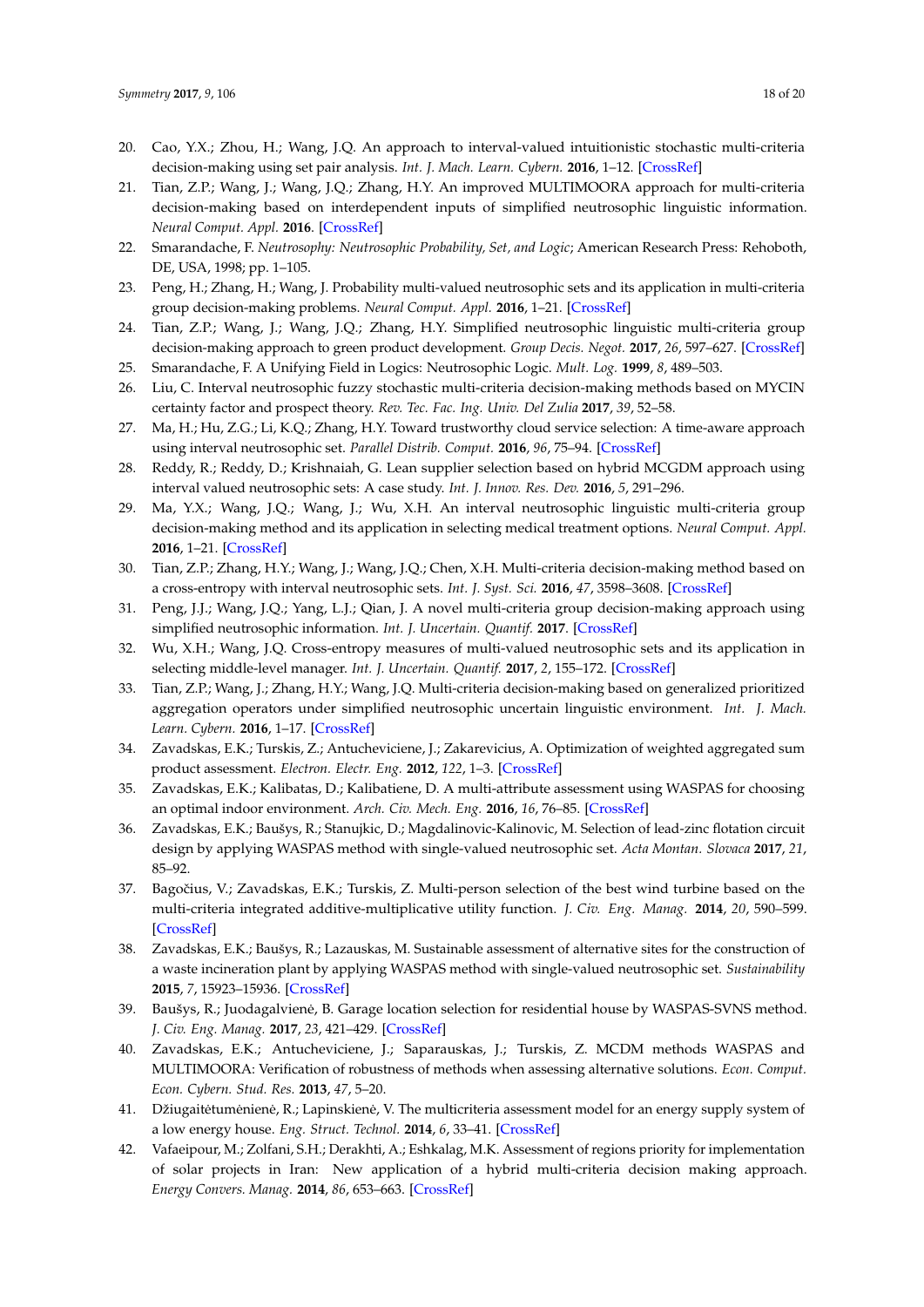- <span id="page-18-0"></span>43. Ghorabaee, M.K.; Amiri, M.; Zavadskas, E.K.; Antuchevičienė, J. Assessment of third-party logistics providers using a CRITIC–WASPAS approach with interval type-2 fuzzy sets. *Transport* **2017**, *32*, 66–78. [\[CrossRef\]](http://dx.doi.org/10.3846/16484142.2017.1282381)
- <span id="page-18-1"></span>44. Zavadskas, E.K.; Turskis, Z.; Antucheviciene, J. Selecting a contractor by using a novel method for multiple attribute analysis: Weighted aggregated sum product assessment with grey values (WASPASG). *Stud. Inform. Control.* **2015**, *24*, 141–150. [\[CrossRef\]](http://dx.doi.org/10.24846/v24i2y201502)
- <span id="page-18-2"></span>45. Mardani, A.; Nilashi, M.; Zakuan, N.; Loganathan, N.; Soheilirad, S.; Saman, M.Z.M.; Ibrahim, O. A systematic review and meta-Analysis of SWARA and WASPAS methods: Theory and applications with recent fuzzy developments. *Appl. Soft Comput.* **2017**, *57*, 265–292. [\[CrossRef\]](http://dx.doi.org/10.1016/j.asoc.2017.03.045)
- <span id="page-18-3"></span>46. Zavadskas, E.K.; Antucheviciene, J.; Razavi Hajiagha, S.H.; Hashemi, S.S. Extension of weighted aggregated sum product assessment with interval-valued intuitionistic fuzzy numbers (WASPAS-IVIF). *Appl. Soft Comput.* **2014**, *24*, 1013–1021. [\[CrossRef\]](http://dx.doi.org/10.1016/j.asoc.2014.08.031)
- <span id="page-18-4"></span>47. Wei, G.W. Maximizing deviation method for multiple attribute decision making in intuitionistic fuzzy setting. *Knowl. Based Syst.* **2008**, *21*, 833–836. [\[CrossRef\]](http://dx.doi.org/10.1016/j.knosys.2008.03.038)
- <span id="page-18-5"></span>48. ¸Sahin, R.; Liu, P. Maximizing deviation method for neutrosophic multiple attribute decision making with incomplete weight information. *Neural Comput. Appl.* **2016**, *27*, 2017–2029. [\[CrossRef\]](http://dx.doi.org/10.1007/s00521-015-1995-8)
- <span id="page-18-6"></span>49. Gitinavard, H.; Mousavi, S.M.; Vahdani, B. A new multi-criteria weighting and ranking model for group decision-making analysis based on interval-valued hesitant fuzzy sets to selection problems. *Neural Comput. Appl.* **2016**, *27*, 1593–1605. [\[CrossRef\]](http://dx.doi.org/10.1007/s00521-015-1958-0)
- <span id="page-18-7"></span>50. Xu, Z.; Zhang, X. Hesitant fuzzy multi-attribute decision making based on TOPSIS with incomplete weight information. *Knowl. Based Syst.* **2013**, *52*, 53–64. [\[CrossRef\]](http://dx.doi.org/10.1016/j.knosys.2013.05.011)
- <span id="page-18-8"></span>51. Chen, Z.; Yang, W. A new multiple attribute group decision making method in intuitionistic fuzzy setting. *Appl. Math. Model.* **2011**, *35*, 4424–4437. [\[CrossRef\]](http://dx.doi.org/10.1016/j.apm.2011.03.015)
- <span id="page-18-9"></span>52. Nguyen, H.T.; Md, D.S.; Nukman, Y.; Aoyama, H.; Case, K. An integrated approach of fuzzy linguistic preference based AHP and fuzzy COPRAS for machine tool evaluation. *PLoS ONE* **2015**, *10*, e133599. [\[CrossRef\]](http://dx.doi.org/10.1371/journal.pone.0133599) [\[PubMed\]](http://www.ncbi.nlm.nih.gov/pubmed/26368541)
- <span id="page-18-10"></span>53. Zhang, W.; Xu, Y.; Wang, H. A consensus reaching model for 2-tuple linguistic multiple attribute group decision making with incomplete weight information. *Int. J. Syst. Sci.* **2016**, *47*, 389–405. [\[CrossRef\]](http://dx.doi.org/10.1080/00207721.2015.1074761)
- <span id="page-18-11"></span>54. Ruan, C.; Yang, J. Software quality evaluation model based on weighted mutation rate correction incompletion G1 combination weights. *Math. Probl. Eng.* **2014**, *2014*, 1–9. [\[CrossRef\]](http://dx.doi.org/10.1155/2014/541292)
- <span id="page-18-12"></span>55. Wang, J.; Li, Y.; Zhou, Y. Interval number optimization for household load scheduling with uncertainty. *Energy Build.* **2016**, *130*, 613–624. [\[CrossRef\]](http://dx.doi.org/10.1016/j.enbuild.2016.08.082)
- <span id="page-18-13"></span>56. Xu, Z. Dependent uncertain ordered weighted aggregation operators. *Inf. Fusion* **2008**, *9*, 310–316. [\[CrossRef\]](http://dx.doi.org/10.1016/j.inffus.2006.10.008)
- <span id="page-18-14"></span>57. Wang, J.; Yang, Y.; Li, L. Multi-criteria decision-making method based on single-valued neutrosophic linguistic Maclaurin symmetric mean operators. *Neural Comput. Appl.* **2016**, 1–19. [\[CrossRef\]](http://dx.doi.org/10.1007/s00521-016-2747-0)
- <span id="page-18-15"></span>58. Liang, R.X.; Wang, J.Q.; Li, L. Multi-criteria group decision-making method based on interdependent inputs of single-valued trapezoidal neutrosophic information. *Neural Comput. Appl.* **2016**, 1–20. [\[CrossRef\]](http://dx.doi.org/10.1007/s00521-016-2672-2)
- <span id="page-18-16"></span>59. Broumi, S.; Smarandache, F. New operations on interval neutrosophic sets. *J. New Theory* **2015**, *2*, 62–71.
- <span id="page-18-17"></span>60. Liu, P.; Wang, Y. Interval neutrosophic prioritized OWA operator and its application to multiple attribute decision making. *J. Syst. Sci. Complex.* **2015**, *3*, 681–697. [\[CrossRef\]](http://dx.doi.org/10.1007/s11424-015-4010-7)
- <span id="page-18-18"></span>61. Liu, P.; Tang, G. Some power generalized aggregation operators based on the interval neutrosophic sets and their application to decision making. *J. Intell. Fuzzy Syst.* **2016**, *30*, 2517–2528. [\[CrossRef\]](http://dx.doi.org/10.3233/IFS-151782)
- <span id="page-18-19"></span>62. Ye, J. Similarity measures between interval neutrosophic sets and their applications in multicriteria decision-making. *J. Intell. Fuzzy Syst.* **2014**, *26*, 165–172.
- <span id="page-18-20"></span>63. Peng, J.J.; Wang, J.Q.; Wang, J.; Zhang, H.Y.; Chen, X.H. Simplified neutrosophic sets and their applications in multi-criteria group decision-making problems. *Int. J. Syst. Sci.* **2016**, *47*, 2342–2358. [\[CrossRef\]](http://dx.doi.org/10.1080/00207721.2014.994050)
- <span id="page-18-21"></span>64. Yingming, W. Using the method of maximizing deviation to make decision for multiindices. *J. Syst. Eng. Electron.* **1997**, *8*, 21–26.
- <span id="page-18-22"></span>65. Xu, F.; Liu, J.; Lin, S.; Yuan, J. A VIKOR-based approach for assessing the service performance of electric vehicle sharing programs: A case study in Beijing. *J. Clean. Prod.* **2017**, *148*, 254–267. [\[CrossRef\]](http://dx.doi.org/10.1016/j.jclepro.2017.01.162)
- <span id="page-18-23"></span>66. Chakraborty, S.; Zavadskas, E.K. Applications of WASPAS method in manufacturing decision making. *Informatica* **2014**, *25*, 1–20. [\[CrossRef\]](http://dx.doi.org/10.15388/Informatica.2014.01)